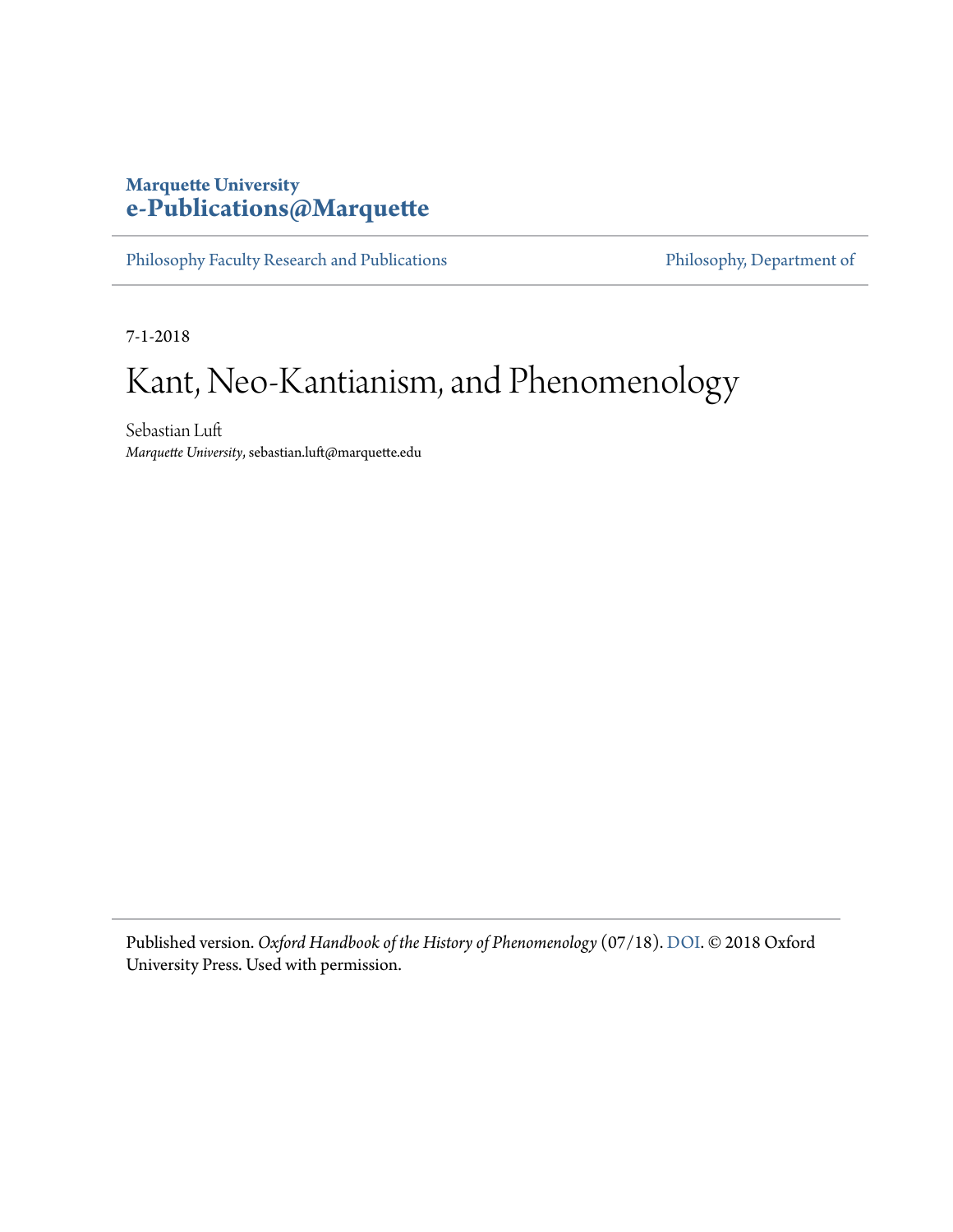Sebastian Luft

The Oxford Handbook of the History of Phenomenology *Edited by Dan Zahavi*

Print Publication Date: Jun 2018 Subject: Philosophy, Philosophy of Mind, History of Western Philosophy (Post-Classical) Online Publication Date: Jul 2018 DOI: 10.1093/oxfordhb/9780198755340.013.5

#### **Abstract and Keywords**

This chapter offers a reassessment of the relationship between Kant, the Kantian tradition, and phenomenology, here focusing mainly on Husserl and Heidegger. Part of this reassessment concerns those philosophers who, during the lives of Husserl and Heidegger, sought to defend an updated version of Kant's philosophy, the neo-Kantians. The chapter shows where the phenomenologists were able to benefit from some of the insights on the part of Kant and the neo-Kantians, but also clearly points to the differences. The aim of this chapter is to offer a fair evaluation of the relation of the main phenomenologists to Kant and to what was at the time the most powerful philosophical movement in Europe.

Keywords: Immanuel Kant, neo-Kantianism, Edmund Husserl, Martin Heidegger, Marburg School of neo-Kantianism

## **3.1 Introduction**

THE relation between phenomenology, Kant, and Kantian philosophizing broadly construed (historically and systematically), has been a mainstay in phenomenological research.<sup>1</sup> This mutual testing of both philosophies is hardly surprising given phenomenology's promise to provide a wholly novel *type* of philosophy. In the first decades of the twentieth century, if there was one "classical" form of philosophy to play off against, it was the philosophy inaugurated by Kant. Kant was the main philosopher anybody writing in German had to contend with, and since the movement promoting Kant, neo-Kantianism, was the most dominant philosophical movement at the time, this was the main sounding board for the proponents of phenomenology. If one had to choose an enemy for one's own "liberation narrative," it would have to be Kant and his successors.

A few words are in order regarding *with whom exactly* phenomenology is to be contrasted. At the time phenomenology surged, Kant was represented by neo-Kantianism, which was anything but a unified movement. Part of the methodological challenge in assessing

Page 1 of 24

PRINTED FROM OXFORD HANDBOOKS ONLINE (www.oxfordhandbooks.com). © Oxford University Press, 2018. All Rights Reserved. Under the terms of the licence agreement, an individual user may print out a PDF of a single chapter of a title in Oxford Handbooks Online for personal use (for details see Privacy Policy and Legal Notice).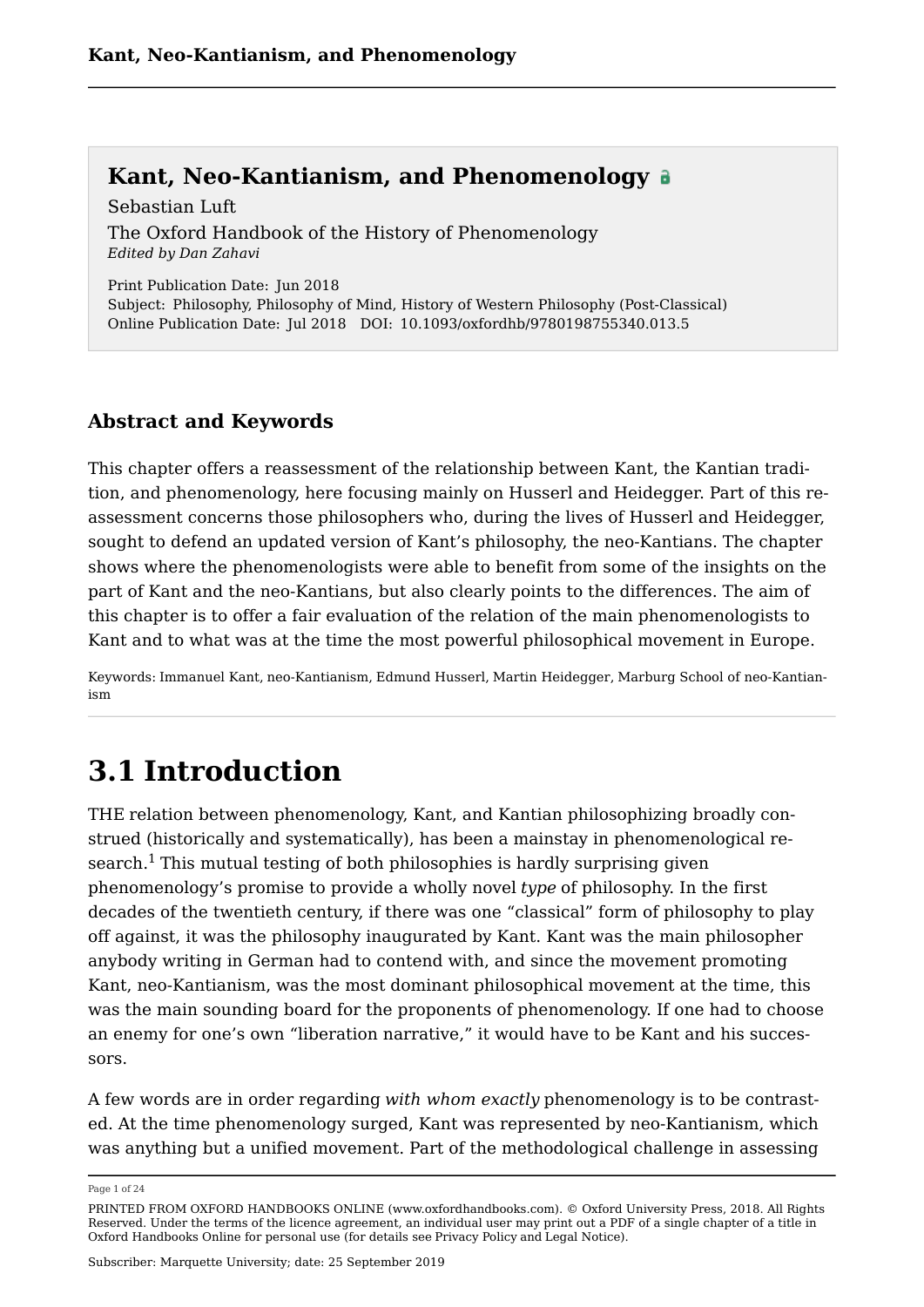the relation between phenomenology and Kant is to keep Kant and his representatives separated as much as possible, for the latter were innovative thinkers with original agendas. But since Kant cannot be properly assessed without a look at his self-proclaimed representatives, the neo-Kantians, too, need to be included in this account.

**(p. 46)** This standoff that took place in the first decades of the twentieth century was not a wholesale rejection of the other's standpoint. Most phenomenologists admitted that they were able to benefit from Kant and his successors<sup>2</sup> and sought contact with them. In turn, some neo-Kantians appreciated aspects of the phenomenologists' writings. This *rapprochement* can partly be explained by phenomenology originally stemming from the Austrian tradition associated with Brentano, an outright critic of philosophy in a Kantian register.<sup>3</sup> Brentano remained an important inspiratory source; but when the Movement broadened, the ties to Brentano weakened. $4$  Husserl struggled to free himself from these empiricist confines, and once he did, was surprised to see the similarities and overlaps with Kant and the neo-Kantians. Heidegger was closer to the neo-Kantians from his beginnings (being a student of Rickert). But he, too, had a knee-jerk reaction to the "idealistic" elements of Kantianism. In later years, his appreciation of Kant increased. "His" Kant is both an ingenious interpretation of Kant and an attempt at "assassinating" the neo-Kantian Kant.

Looking over into the other "camp," something like "Kant scholarship" was just developing, and would establish the main lines of interpretation the phenomenologists challenged. The influential Kant interpretations beginning in the 1870s would, by the beginning of the twentieth century, become "canonical." These readings that seem to be part of Kant's "DNA" were in fact the result of some eighty years of Kant scholarship, reaching back to the debates in the nineteenth century waged by Trendelenburg, Fischer, and Cohen.<sup>5</sup> As a result, the brand "neo-Kantianism" took on its own character, divorced from some of Kant's claims. This makes it even harder to assess the relationship between Kant, neo-Kantianism, and phenomenology, hardly a homogenous category itself.

As a result of this historical situation in which phenomenology evolved, many phenomenological interpretations of Kant were attempts to go back to the "true" Kant that the neo-Kantian "scholastics" had obfuscated. While some phenomenologists were attempting to establish an openly anti-Kantian philosophy in the name of phenomenology, others wanted to turn to the allegedly "real" Kant and were anti-*neo*-Kantian. In some cases, the presumed debates with Kant were really debates with the neo-Kantians, over issues that Kant would have found incomprehensible. All of these considerations make it clear that an assessment of the Kantian and neo-Kantian influence on phenomenology is tricky.

**(p. 47)** For this reason a systematic confrontation between phenomenology and Kant/Kantianism is impossible. Neither is the Phenomenological Movement a unified movement such that its claims could be clearly identified and neatly compared, one to one, to its "enemies." Nor is it possible to separate Kant from his interpretation in the hands of the neo-Kantians, who provided the first access to Kant for *all* contemporaries at the time.<sup>6</sup> While a confrontation between both traditions along the lines of main *themes* may be de

Page 2 of 24

PRINTED FROM OXFORD HANDBOOKS ONLINE (www.oxfordhandbooks.com). © Oxford University Press, 2018. All Rights Reserved. Under the terms of the licence agreement, an individual user may print out a PDF of a single chapter of a title in Oxford Handbooks Online for personal use (for details see Privacy Policy and Legal Notice).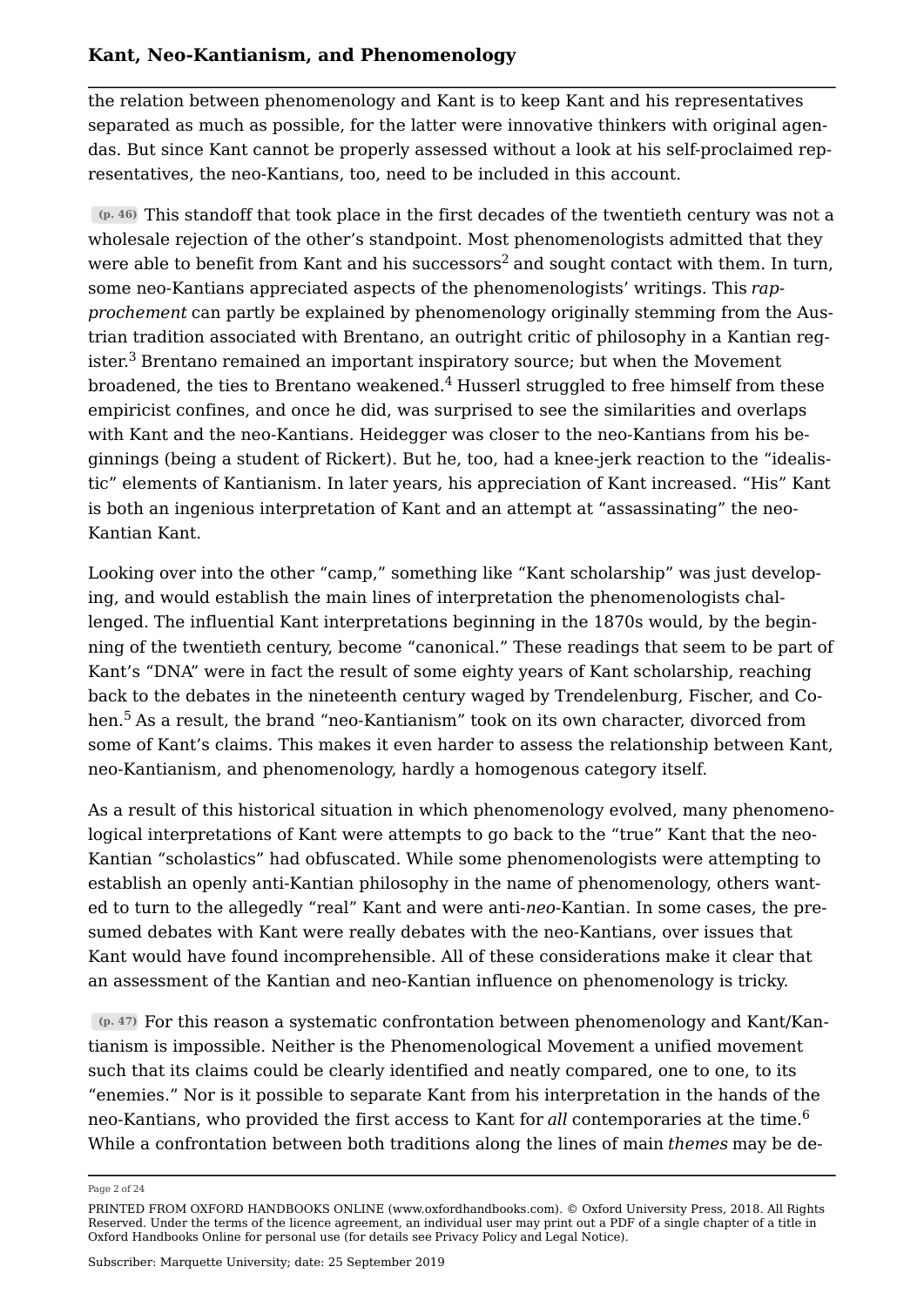sirable, separating each phenomenologist's and Kant's *and* neo-Kantian's views on them would be an all-too arduous task. Instead, I have opted to present the *two main* phenomenologists', Husserl's and Heidegger's, reactions to Kant and the neo-Kantians, restricting myself to the main discussions between them. I will spend more time on Husserl than Heidegger, since I believe that Kant and the neo-Kantians were more important to Husserl than to Heidegger; though Kant was a constant companion on the latter's path of thought. Heidegger's reading of Kant is rather a matter of setting straight the record about who Kant "really" was. I believe this is the most fruitful approach for an entry path into this jungle. Other phenomenologists have dealt with Kant and the neo-Kantians, for instance Max Scheler and Eugen Fink; as well Jean-Paul Sartre, Paul Ricœur, and others in the French tradition. In confining myself to the "classical" phenomenologists, their views are representative for a first overview and apply *cum grano salis* to most phenomenologists.

## **3.2 Husserl**

Husserl's relation to Kant as well as to neo-Kantianism can be summed up in his own words in a letter to Cassirer of 1925:

In my own development, originally hostile towards Kant . . . I first started out from Descartes and from there moved to the pre-Kantian philosophy of the eighteenth century . . . However, when I, driven by the basic problem in theory of science most dear to me as a mathematician to ever new problems in a necessary consequence, made a breakthrough to the method of eidetic analysis of consciousness . . . when, with the phenomenological reduction, the realm of the fundamental sources of all cognition opened up before me, at that point I had to acknowledge that this science developing before my eyes, although in an entirely different method, encompassed the total Kantian problematic (a problematic which only now received a deeper and clearer sense), and that it confirmed Kant's main results in rigorous scientific grounding . . . After having learned to see Kant from my own perspective, I can now also—and especially in the most recent years—receive rich instructions from Kant and the true Kantians.

(Husserl 1994:  $4$ )<sup>7</sup>

**(p. 48)** What is, "the total Kantian problematic" which, in Husserl's hands, has taken on a "deeper and clearer sense"? This main problematic can be divided into a few key aspects that will be considered separately. Let us turn to Kant first.

#### **3.2.1 Kant**

As Husserl mentions, he was inimical towards Kant in his early phase, but once he had established the main lines of his phenomenological "system," he sought contact with Kant and discovered that he moved, in general, in the same framework, but with some significant improvements. There are, I think, three main *substantial* moves:<sup>8</sup> from formal to ma-

Page 3 of 24

PRINTED FROM OXFORD HANDBOOKS ONLINE (www.oxfordhandbooks.com). © Oxford University Press, 2018. All Rights Reserved. Under the terms of the licence agreement, an individual user may print out a PDF of a single chapter of a title in Oxford Handbooks Online for personal use (for details see Privacy Policy and Legal Notice).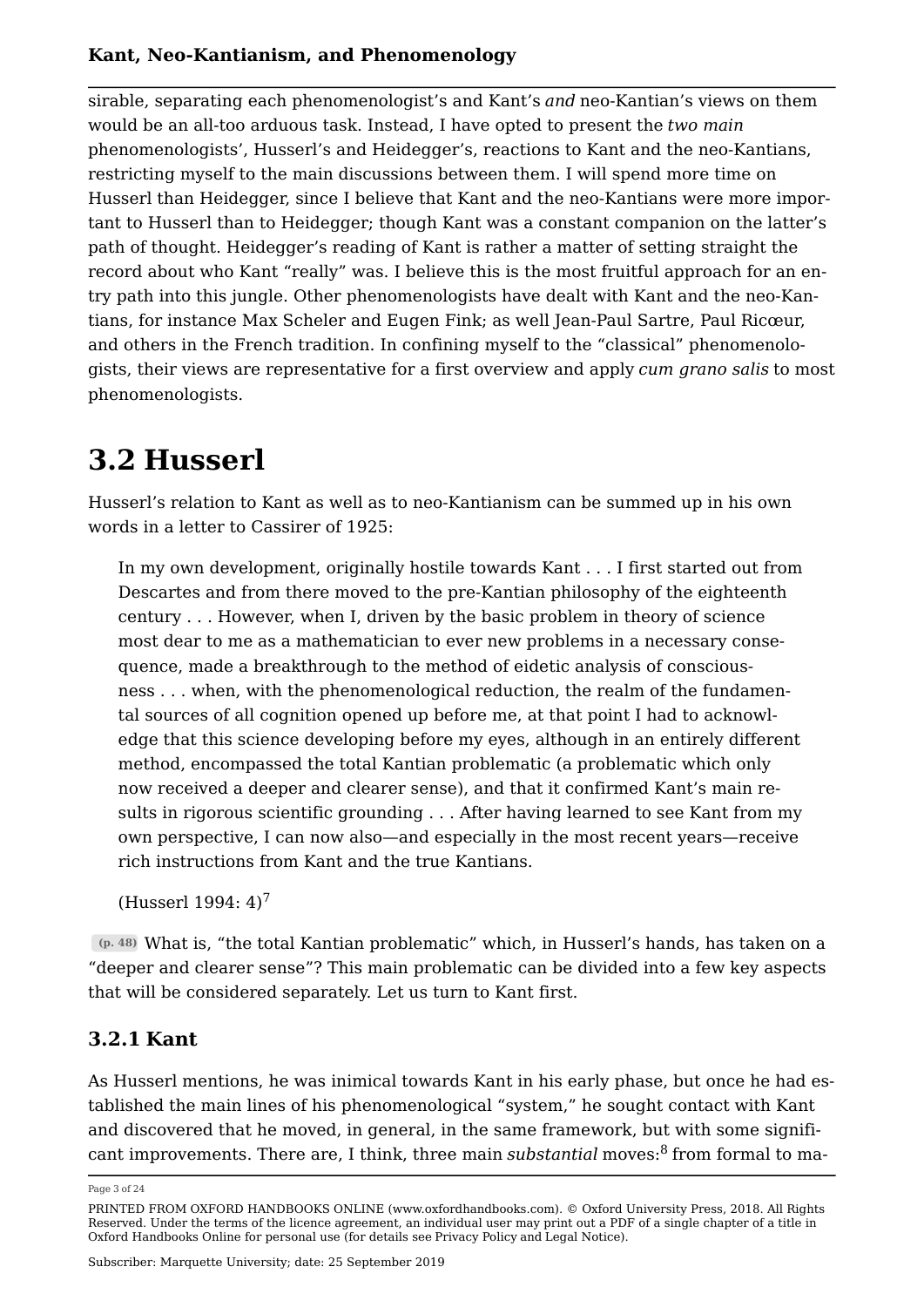terial a priori; from sensible to categorial intuition; from deduction to reduction. I take these to be the crucial elements of Kant's philosophy, where Husserl made positive improvements over Kant. All aspects taken together result in Husserl's notion of transcendental idealism, which is not a separate topic, but the total consequence of these points.

But all of these may be prefaced by an important *methodological* difference between Kant and Husserl.

*Philosophy as science:* In the above quoted passage a *methodological difference* is hinted at, but can be missed easily: Husserl says that Kant's results had been confirmed by himself, but in a "rigorous scientific grounding." Put differently, Husserl accuses Kant of not being rigorous *enough*, and this is quite a reproach to someone who insists on bringing metaphysics on the path "to a science" (see Kant 2004) for the very first time. The contrast between both here may be an instructive start.

What Kant means by science in the famous formulation from *Prolegomena* is to bring philosophy on the same path to science that *natural science* had already undergone in modernity through Newton's canonization of physics under the method of mathematics. In Kant's narrative, the transition to modern science is marked by the fact that in natural science, mathematics, and not empirical induction, could be used to reach synthetic a priori results, when applying pure mathematics to empirically experienced nature. Not all of natural science is a priori, but it can be a priori to the extent that it applies a priori laws to nature: "Now we are nevertheless actually in possession of a pure natural science, which, a priori and with all of the necessity required for apodictic propositions, propounds laws to which nature is subject" (Kant 2004: 47). Hence, what Kant celebrated about modern science is that it, too (besides pure mathematics), could achieve synthetic a priori truths with respect to objects of experience (and not just **(p. 49)** imagined objects in geometrical space). Thus, what characterizes "science" for Kant is the possible attainment of synthetic a priori judgments.

For Kant, the upshot of this understanding of "scientific" is that philosophy, too, should be made fit to attain these kinds of truths (cf. CPR, B xviiif.). But this hopefulness has to be taken restrictively. For, metaphysics' traditional claim to provide secure truth with respect to "absolute" objects, such as God, has been forever thwarted by Kant's transcendental idealism. According to the latter, we can only speak meaningfully about, and have cognition with respect to, objects of experience. Philosophy has no privilege over the sciences in its ability to forge a special access to things in themselves. Hence, the notion that philosophy could provide judgments with respect to "metaphysical" objects in the way that other scientific disciplines cannot, is rejected. The only thing philosophy, as metaphysics, can do is to show how any talk about absolute objects is meaningless, although their transformation into ideas of reason guiding our actions is a crucial part of Kant's critique of traditional metaphysics. Philosophy cannot reach synthetic judgments a priori about *its own domain* (as a realm of possible experience), because there exists no such domain; instead, it secures the judgments made in the sciences insofar as they uti

Page 4 of 24

PRINTED FROM OXFORD HANDBOOKS ONLINE (www.oxfordhandbooks.com). © Oxford University Press, 2018. All Rights Reserved. Under the terms of the licence agreement, an individual user may print out a PDF of a single chapter of a title in Oxford Handbooks Online for personal use (for details see Privacy Policy and Legal Notice).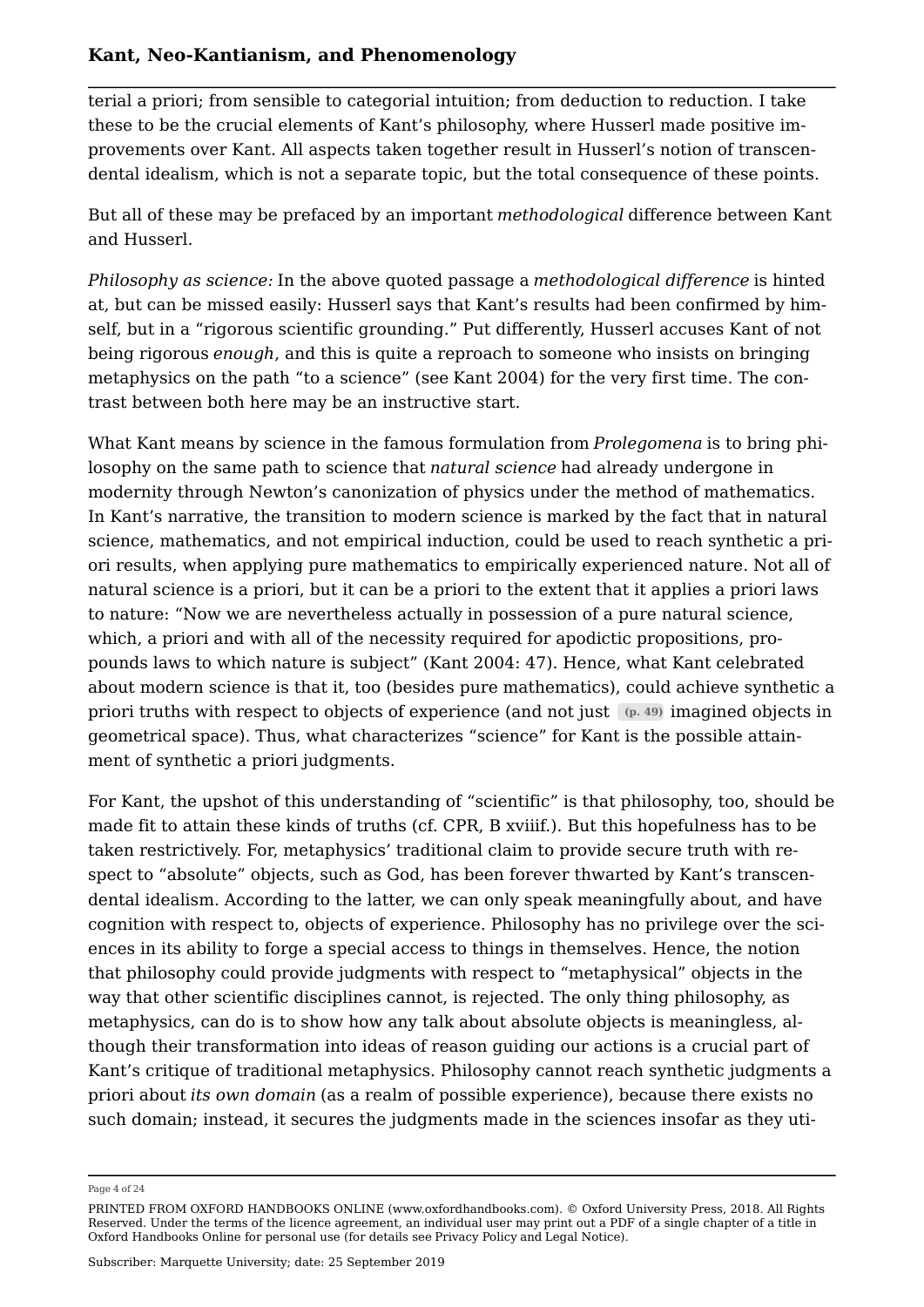lize the language of mathematics, and it justifies the legitimacy of modern science's claim to synthetic a priori cognition.

Husserl's notion of scientific as a predicate for philosophy differs vastly. Already from his 1911 essay "Philosophy as Rigorous Science," it is clear what Husserl means by "scientific," by contrast with those attempts that betray the very notion of scientificity: psychologism in logic and historicism in the human sciences. Both reduce ideal truth to either occurrences in an individual mind or to historical events. They misconstrue the notion of truth as being ideal and true-in-itself, no matter what kind of consciousness grasps it. For Husserl, philosophy *can* be a science, a rigorous (a priori) one, since it can reach truths about its own, peculiar subject matter: ideal entities that are not part of the domain of logic or mathematics.

While Kant would have rejected the very notion that philosophy has its own subject domain, a proper realm of *experience*, this is exactly what Husserl claims. If philosophy understands its task correctly, to clarify the epistemological grounds for all sciences ("first philosophy"), it must see that it can do so, or *only* do so, while maintaining that philosophy has its own subject domain where this can be achieved: this is the realm of experience on the part of the cognizing subject. $9$  Hence, epistemology must become an investigation of that subject which has cognition (and besides cognition, also feelings, willings, judgments, memories, and so forth). If all scientific disciplines are by definition *worldly* disciplines—they investigate a realm in the world—then philosophy, as phenomenology, is an investigation into that realm which *has* the world as the correlate of its experience. Moreover, its investigation is scientific, *rigorously* scientific, when it understands that the truths it can furnish with respect to its subject matter, **(p. 50)** consciousness, are ideal as well. Hence we glean the notion of phenomenology as an ideal science of a subject domain wholly its own: consciousness in its *having of* the world.

*From formal to material a priori*: Kant claims to have redefined how cognition comes about through the two stems of cognition, sensibility and understanding. Through the understanding, the active part of the subject, the human mind is able to connect what is given in sensibility with forms of thought, categories, to make cognition possible. Hence Kant's famous statement, "thoughts without content are dumb, intuitions without concepts are blind" (Kant 1965: 94/B 75). Both need to work together to yield the conditions of the possibility for experience and hence cognition. Sensibility and concepts are the *conditions of the possibility* for cognition, and both function as forms, that, once filled with content, make possible their execution. Sensibility is the form of (possible) sensible content, while reason is the place where (possible) concepts reside that can be connected to what is given in sensibility. Both are the conditions of the possibility of any experience, hence a priori, and both are by necessity formal. They are the *forms* for possible sensible experience and *forms* of possible conceptual thought. Hence, to Kant, the status of a priori is necessarily bound up with its formality. This can also be seen in the moral law, which is the *formal* law of the categorical imperative.<sup>10</sup>

Page 5 of 24

PRINTED FROM OXFORD HANDBOOKS ONLINE (www.oxfordhandbooks.com). © Oxford University Press, 2018. All Rights Reserved. Under the terms of the licence agreement, an individual user may print out a PDF of a single chapter of a title in Oxford Handbooks Online for personal use (for details see Privacy Policy and Legal Notice).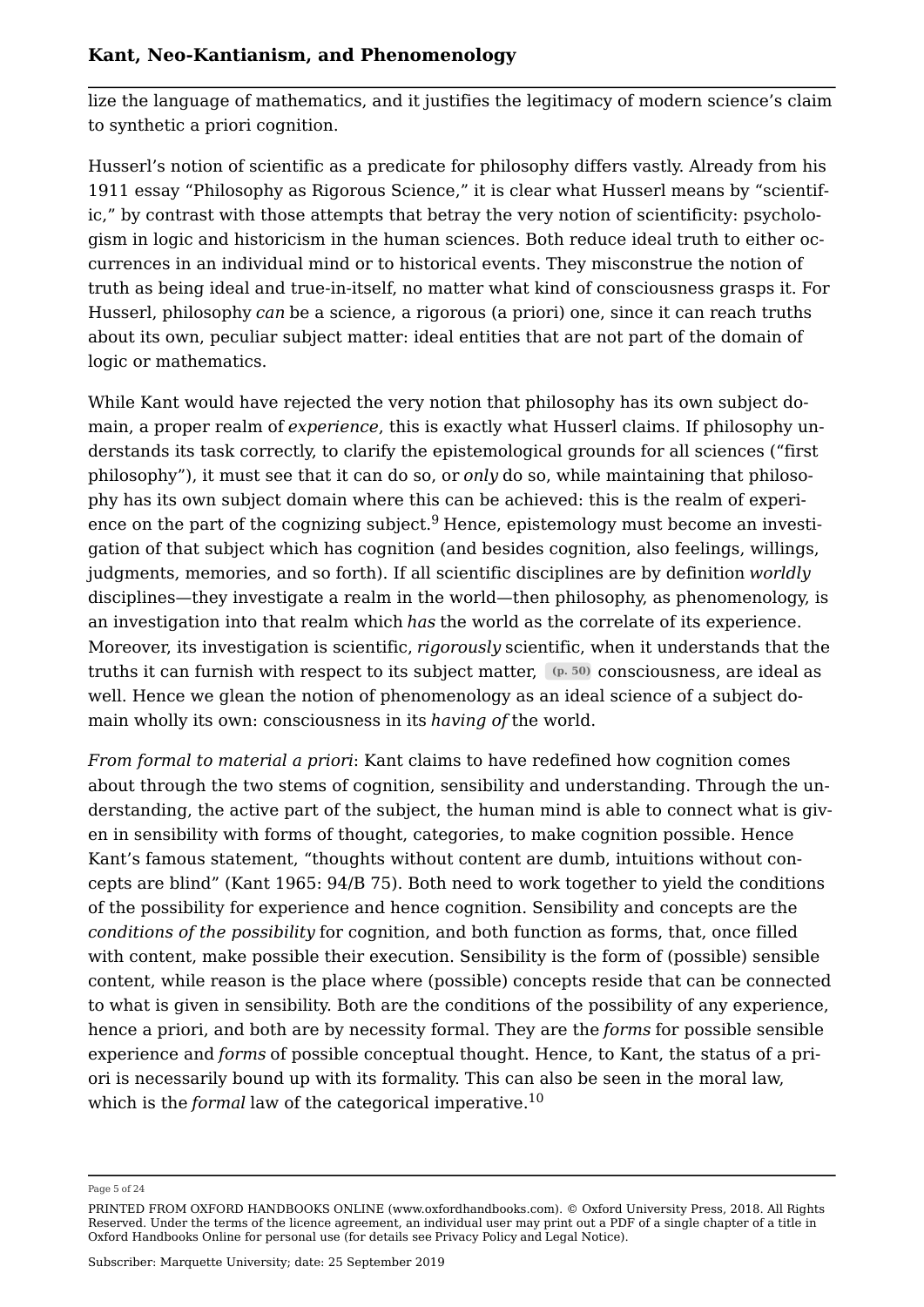Husserl agrees that our access to the world must contain elements that are necessarily and universally the case for conscious agents experiencing the world. He would, however, broaden Kant's claims in two directions: these a priori elements are in place not only in the case of cognition of objects in the world (in the question, what makes synthetic judgments a priori possible?), but in *all possible* forms of experience of the world (hence asking, instead, what makes *experience* of the world in all aspects possible?). Moreover, these a priori elements pertain not only to formal aspects of experience, but also contain "material" aspects. Material elements may not be found in all regions of experience (for instance, time), but for Husserl the identification of a priori and formal is restrictive. A priori status must also be granted to non-formal, yet necessary elements in certain regions of experience. Let us take two examples.

First, take the case of external experience, which to Kant involves space and time as *forms of intuition*. Husserl would expand here; external experience of a spatiotemporal object necessarily involves a consciousness experiencing it, but a consciousness that is not merely a thinking subject but one that is, necessarily, embodied, with the capacity to walk around it, touch it, have corresponding eye movements. The body, accordingly, is more than just a physical body, but is the locus for subjectivity. The subject functions in her body, it is the organ of experience and willful actions. No external perception is possible without a body as an integral part of the experience of the physical, external world. But a body is necessarily material, it is *flesh.* Hence, the body—not in the sense of a physical body, a *Körper*, but as a lived-body, a *Leib*—is the necessary, but *material* condition of the possibility for external experience. The eidetic proof of this claim can **(p. 51)** be demonstrated in that it is also present in a phantasized permutation of experience, for instance, when I imagine myself as an animal in a jungle. Thus, even in eidetic variation of external experience, the body might be modified, but cannot be *thought away,* hence it is necessary.<sup>11</sup>

Second, in his ethical reflections, Husserl insists that there is also a material a priori element in moral contexts. Indeed, there are a priori elements in ethical *situations,* such that a situation I find myself in, harbors a priori the right means for action. Hence, his categorical imperative, inspired by Brentano, "do the best among the attainable *in a given situation*" (Husserl 1988: 129, italics added), implies that there is such a best course of action given the situation one finds oneself in. This is not a priori in the sense of a universalizable maxim, but in the situation itself, which demands a certain action, indeed the "best action" for a given agent. Since every situation supposedly has its options for what can be done *contained in it*, the situation is governed by material a priori laws. While the categorical imperative Husserl formulates is formal in the sense that it demands the choice of the best option among the attainable ones, its choice by necessity implies material elements that the situation itself provides, which are *necessary for the individual in it*. Hence, everybody has *her individual* categorical imperative necessary for her exclusively.

Thus, if phenomenology is an ideal science, its claims are a priori, but many of its findings are material of the sort indicated; they are necessary elements of the intentional act, but they cannot be merely formal; or put differently, what Kant specifies as a priori for

Page 6 of 24

PRINTED FROM OXFORD HANDBOOKS ONLINE (www.oxfordhandbooks.com). © Oxford University Press, 2018. All Rights Reserved. Under the terms of the licence agreement, an individual user may print out a PDF of a single chapter of a title in Oxford Handbooks Online for personal use (for details see Privacy Policy and Legal Notice).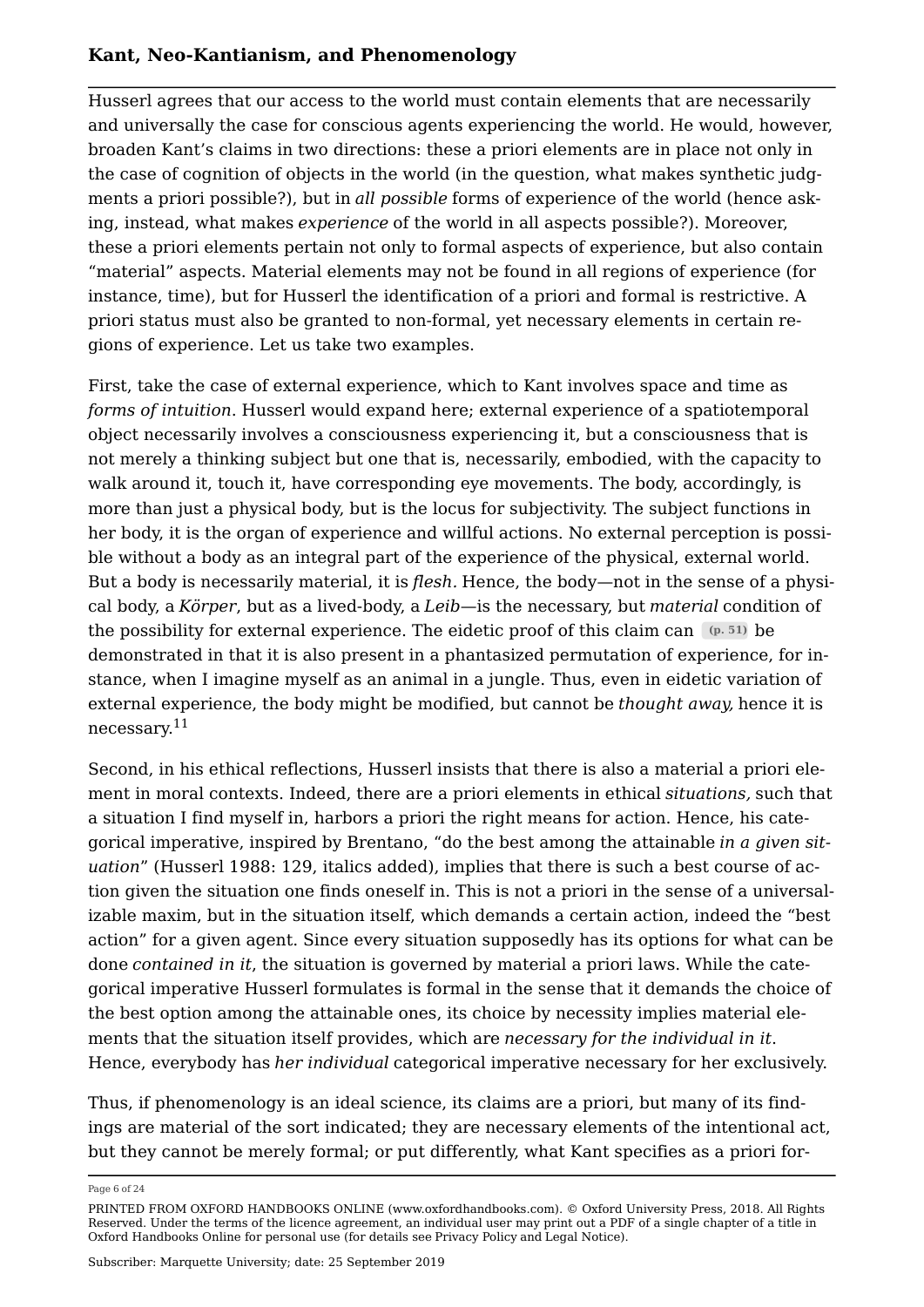malities, *can be materially "filled in"* with content, as in the case of spatial experience indicated.

*From sensible to categorial intuition*: One of the main claims of Kant's epistemology is the classical distinction between sensibility and the understanding. Both might stem "from a common root, which is, however, unknown to us" (CPR: B 29), but despite this "crypticism" the distinction is a firm part of Kant's epistemology. The resistance to this distinction is nearly as old as Kant's philosophy, beginning with Fichte. The notion that intuition only pertains to the senses and, conversely, that conceptuality pertains to thought alone, has been found to be critique-worthy by different thinkers in different ways, but Husserl's rejection of this distinction is germane to his idea of phenomenology. For phenomenology's impetus to get to the "things themselves" implies a wide concept of "things." Things, to phenomenology, are phenomena insofar as they give themselves to a subject with the capacity to receive them. Thus, "things" can be a visual or auditive (sensible in the broadest sense) object, but also an object of memory, a presentified object, but also a wished-for action or a loved or hated object. Thus, phenomenology's basic claim, formulated in the "principle of all principles," teaches "*that each intuition affording [something] in an originary way is a legitimate source of knowledge, that whatever presents itself to us in 'Intuition' in an originary way . . . is to be taken simply as what (p. 52) it affords itself as, but only within the limitation in which it affords itself there"* (Husserl 2014: 43).

Thus, intuition (*Anschauung*) is utilized by phenomenology in the broadest sense, as anything that manifests itself in consciousness in different *forms* of intuition, thereby making itself *evident* in different forms. The notion that "non-sensible" things are not evident in the same form of "in the flesh" (*leibhaftig*) as sensible phenomena is an artificial privileging of objects "given to the senses." The contents of a wish or a will or the evidence of a mathematical proof have their own form of evidence that can be equally vivid.<sup>12</sup> But Husserl goes even further than that. He claims that intuition pertains to categories, which, for Kant, can never be intuited but rather make all intuition possible. Hence, we find here one of Husserl's most controversial claims—that there can be such a thing as categorial intuition.

Rather than using the terminology of objects of "sensible" and "super-sensible" perception (Husserl 2001a: 673), Husserl prefers to call them "real" and "ideal" (Husserl 2001a: 674). "Ideal" intuitions are founded upon real ones, such that Husserl can say, "we can characterize the sensible or real objects as *objects of the lower levels of possible intuition,* the *categorial* or ideal *ones as the objects of higher levels*" (Husserl 2001a: 674). In these higher acts, the categorial character *of* the intuition becomes grasped. "In such founded acts lies the categorial character of intuition and cognition, in them the judging thinking (where it functions as expression) receives its fulfillment: the possibility of perfect adequation to such acts determines the truth of the expression as its correctness" (Husserl 2001a: 675). Thus, while the lower-level act sees a book as red, the categorial act has as its content the expression, "the book is red." They stand in a foundational relationship. "For Husserl, categorial acts are *founded* on the sensory acts of per

Page 7 of 24

PRINTED FROM OXFORD HANDBOOKS ONLINE (www.oxfordhandbooks.com). © Oxford University Press, 2018. All Rights Reserved. Under the terms of the licence agreement, an individual user may print out a PDF of a single chapter of a title in Oxford Handbooks Online for personal use (for details see Privacy Policy and Legal Notice).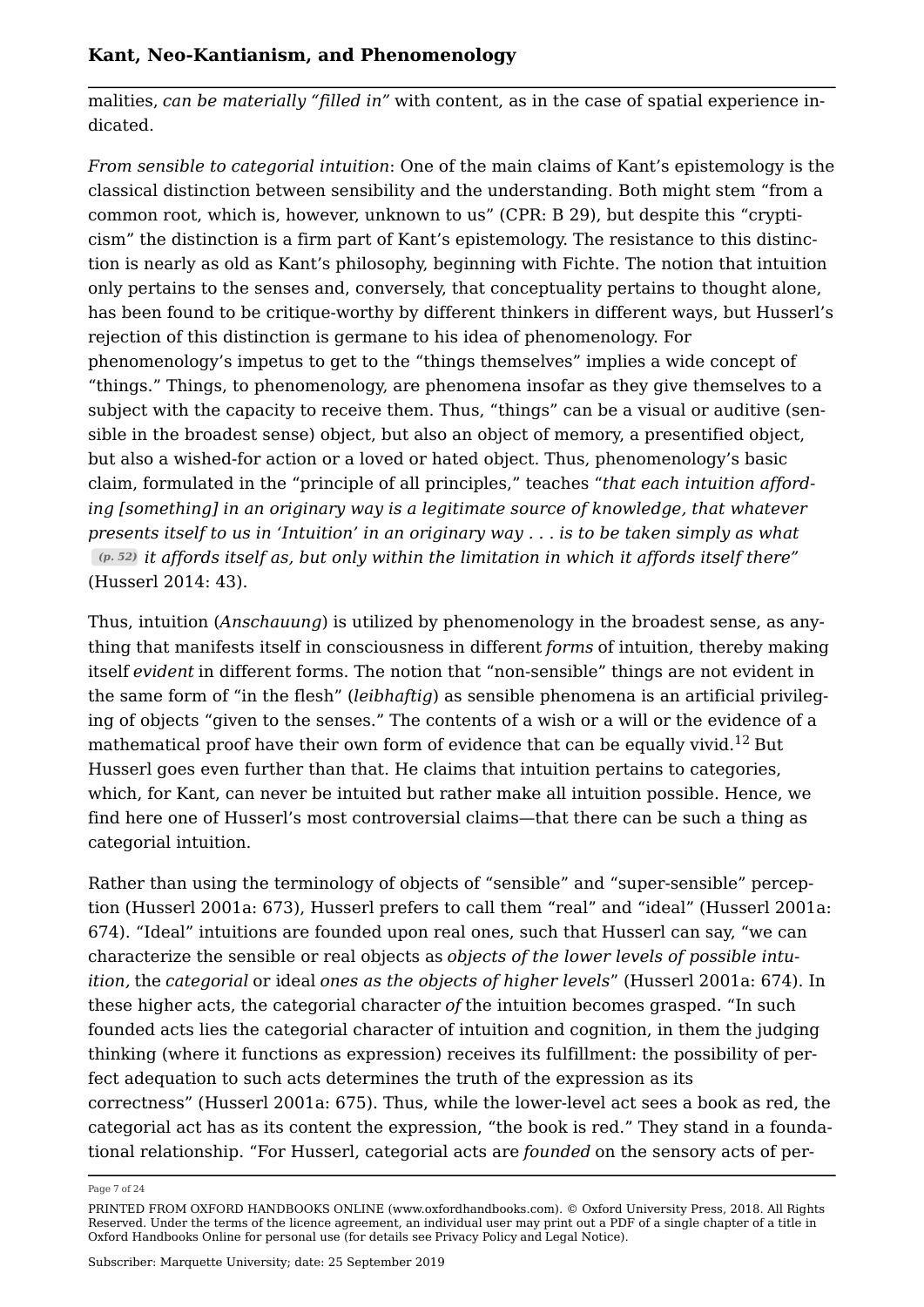ceiving, but are not *reducible* to them" (Moran and Cohen 2012: 60). Thus, categories have their own *manner of givenness* in the form of categorical intuition. It is not important for the present context to explain what role categorial intuition plays in Husserl's theory of cognition. Suffice it to say that the very notion of an intuition of categories is a *contradictio in adiecto* to any Kantian. As a reaction to his critics, Husserl later clarified that the intuition of ideal objects and eidetic lawfulnesses—those that phenomenology develops as a science—is not a "simple" intuition like a visual perception but involves an activity he calls "eidetic variation" (cf. Husserl 1964: 410–20). This clarification only corroborates his basic idea that these ideal entities, no matter how we arrive at an experience of them (since cognition is a type of experience as well), are in some form given to consciousness, manifest in the latter, and for that reason one can say that they, too, are "intuited."

*From deduction to reduction*: With respect to Husserl's method of entry into transcendental phenomenology, one question that may be asked is why he uses the curious term *reduction.* While it is clear that the main meaning of the term is *re-ducere,* leading back to transcendental subjectivity, the term is still somewhat puzzling. The verbal analogy **(p. 53)** to Kant's central term *deduction* cannot be dismissed.<sup>13</sup> When it comes to the method of transcendental philosophy, reduction and deduction, respectively, can be used to term their methods. "Deduction" is Kant's crucial term for the task of justifying the knowledge claims on the part of the sciences, when intuitions are connected with concepts to bring knowledge about. The term is not meant as a deduction from highest principles, but as a justification as to why this procedure is appropriate. The term "deduction" stems from the legal language of his day, denoting a "justification" of accusations made in the courtroom. This becomes clear in the courtroom metaphor Kant uses, when he speaks of modern science putting nature on the witness stand. "Deduction" is, thus, the philosophical justification of *existing and putatively true* claims to knowledge, which the philosophical critique does not challenge; instead, the justification clarifies *how* these knowledge claims are *possible*.

To Husserl, justifying knowledge claims is a worthy enterprise, but recall that Husserl rejects the two-stem doctrine, hence justification (a term abounding in his writings) takes on a different meaning. What the phenomenologist needs to do is justify the fact of experience in general, to explain how experience becomes possible. This explanation must ensue constitutively, i.e., by showing how the objects of experience are constituted in transcendental (inter)subjectivity. Thus, if we practice the "reduction," we reduce to the world-constituting transcendental subjectivity in *all* of its forms of experience, beginning with the most primitive, up to the highest, and in its intersubjective dimensions (the world is never constituted by a single subject). From this viewpoint, a justification of knowledge claims is not wrongheaded; it comes rather late in the process of justifying subjective deeds. Thus, both methods do not form a contradiction; it is rather Husserl's claim that the task of justifying knowledge claims in the scientific register accounts only for cognition, a very small portion of our engagement with the world, although the most dignified one. An account of the world as it is experienced as a *life-world* must begin from the lowest and most primitive levels until it can connect with the Kantian question. The

Page 8 of 24

PRINTED FROM OXFORD HANDBOOKS ONLINE (www.oxfordhandbooks.com). © Oxford University Press, 2018. All Rights Reserved. Under the terms of the licence agreement, an individual user may print out a PDF of a single chapter of a title in Oxford Handbooks Online for personal use (for details see Privacy Policy and Legal Notice).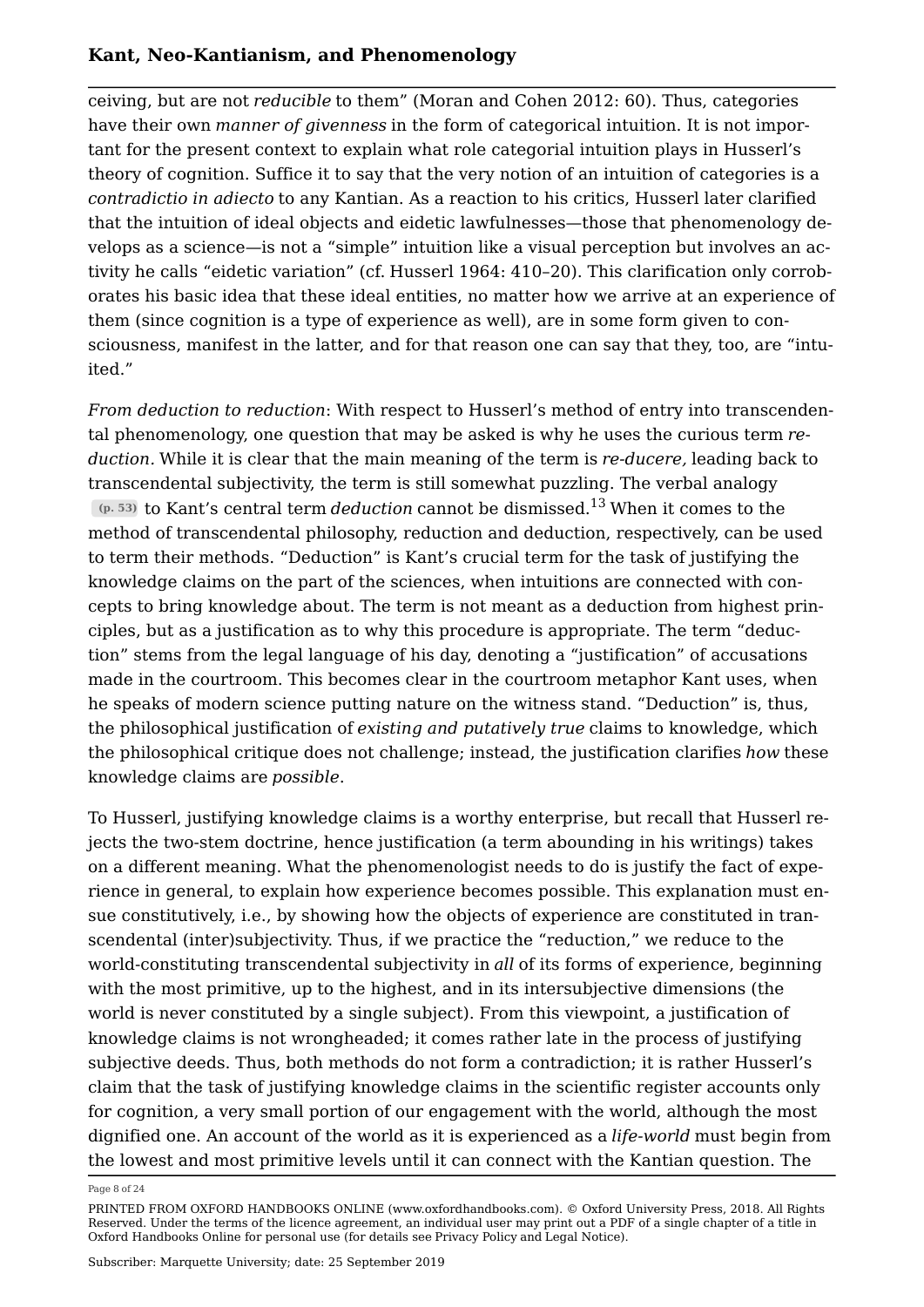highest form of justification reaches beyond Kant's scope; indeed, the highest level of justification is to justify oneself and one's actions as a person and ultimately as a philosophizing subject.

*Phenomenology as transcendental idealism*: The sum total of what has been said can be summed up in Husserl's version of transcendental idealism. As in Kant, transcendental idealism is compatible with empirical realism insofar as the idealist is not skeptical with respect to the empirical reality of the world, but understands the latter in terms of the world as given in the natural attitude, where the world is taken to exist independently of experiencing subjectivity. But the reduction to transcendental subjectivity reveals the natural attitude as constitutively dependent on this subjectivity. If the reduction is the true way to subjectivity in its world-constitutive activity, then "it is the royal road [*Marschroute*] to transcendental idealism" (Husserl 1959: 181). This claim can be connected to Kant's Copernican Turn. The turn from objects in themselves to the **(p. 54)** experience of objects (as phenomena) means that we cannot get beyond phenomena, but that we must account for them and our experience and cognition of them. Husserl would agree with this, but add that this account must begin with pre-predicative levels of experience all the way up to highest experience, manifest in judgments of cognition. Thus, when phenomenology, through the reduction, lays bare the correlational a priori between our experience of the world and that which gives itself therein, Husserl claims to have carried through with the Copernican Turn in its universality. For this reason he calls Kant's thing-in-itself a "mythical" remnant. Husserl follows the move Hegel made from transcendental to absolute idealism in that the very notion of a thing-in-itself (a thing not of possible experience) is counter-sensical. Any object that can be an object at all (for us), must be an object of actual or possible experience. Husserl never called his position "absolute idealism," he prefers the notion "transcendental" idealism, which he "proves" (cf. Husserl 2003). This "proof" lies not so much in a series of arguments, but rather in the execution of the intentional analyses themselves, which demonstrate that the world constitutes itself as a world of experience, as the life-world.<sup>14</sup>

## **3.2.2 Neo-Kantianism**

Neo-Kantianism was present in two different schools in Germany, the Marburg School and in Southwest Germany, at Freiburg and Heidelberg (the "Baden School"). Husserl was philosophically closer to Marburg. While Husserl had a considerable appreciation for the Marburgers, his assessment of the Southwesterners was for the most part critical. In the interest of space, I will confine myself to his relation to Marburg.

The Marburg School consisted, essentially, of Cohen and Natorp. Though they worked in unison to keep their school formation alive, they were not as close as one may have assumed. Indeed, Cohen had forged his method in his reading of Kant, the "transcendental method," which Natorp publicly endorsed. However, Natorp (secretively) promoted his own idea of a philosophical psychology, which was critical of Cohen's position, though he took pains to present both as compatible. Husserl had things to say to both of them.

Page 9 of 24

PRINTED FROM OXFORD HANDBOOKS ONLINE (www.oxfordhandbooks.com). © Oxford University Press, 2018. All Rights Reserved. Under the terms of the licence agreement, an individual user may print out a PDF of a single chapter of a title in Oxford Handbooks Online for personal use (for details see Privacy Policy and Legal Notice).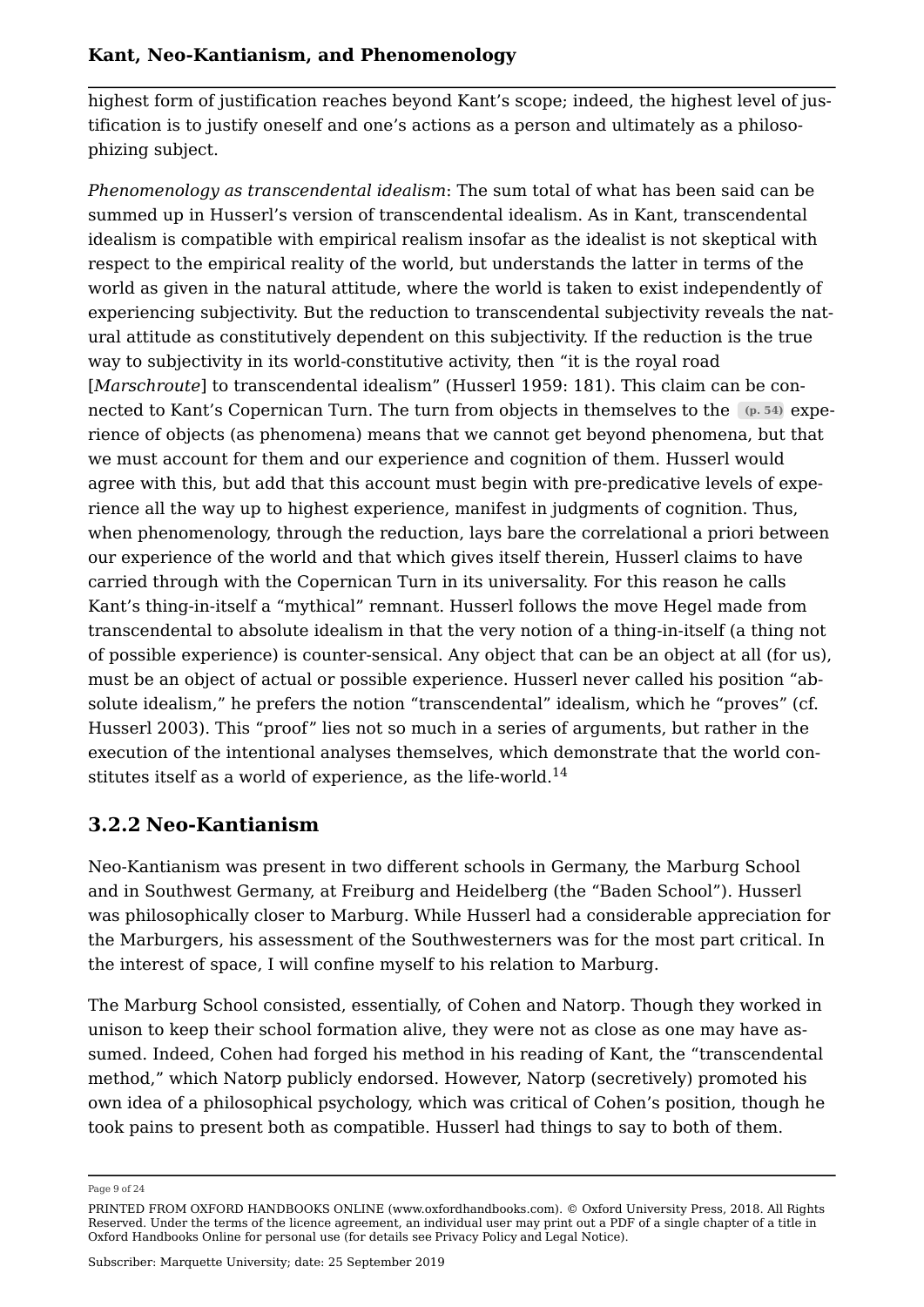*The "true" transcendental method*: For Cohen, Kant's crucial insight following the Copernican Turn had to be turned into a method, the "transcendental method." This method is closely tied to the defining factum of our times: mathematical, natural science. This is the factum Kant meant, Cohen argued, when he devised his transcendental turn from the objects to the cognition of objects. After this turn, the objects meant can only be the objects that science constructs:

#### **(p. 55)**

Not the stars in the heavens are the objects that this method teaches us to contemplate, but the astronomical calculations; those facts of scientific reality are, as it were, the real that is to be accounted for, as that at which the transcendental gaze is directed. What is the basis of this reality that is given in such facts? Which are the conditions of this certitude from which visible reality derives its reality? Those facts of laws are the objects, not the star-objects.

(Cohen 1877: 20f.)

Thus the transcendental method had to start its regressive path from the factum of the sciences and reconstruct the logical conditions that make this factum possible. This is a scientific restatement of Kant's question regarding the conditions of the possibility of synthetic a priori cognition. This method had to be implemented in all "directions" of culture, besides science, morality, and aesthetics. The net accomplishment of this investigation is a thorough critique of culture that was to supplant Kant's narrower critique of reason's capacities. This expansion of the critique was the defining idea of the Marburg School.

Husserl's critique of this method is not that it is altogether wrong, but that it rests on unclarified presuppositions:

All regressive "transcendental" methodology in the specific sense of the term much-used by Kant and preferred in neo-Kantianism—operates with presuppositions, which are never systematically sought for, never scientifically ascertained, and, especially, not ascertained on the purely transcendental ground. . . . All regressive methods obviously hang suspended in mid-air, as long as this ground is not given and prepared and as long as progressive methods of cognition have not been attained, of which the regressive method is in need of as positive presuppositions.

(Husserl 1956: 370)

Phenomenology purports to provide this "positive" method, since it makes the ground upon which the sciences stand into a theme of research. Thus, "it is clear, accordingly, that the presupposition of the fact of science . . . has an entirely different meaning than the presupposition of a fact that is presupposed in the realm of the natural attitude and any natural science" (Husserl 1956: 371). Every science stands on the ground of the natural attitude. Phenomenology, on the other hand, *begins* by questioning the presupposition of the natural attitude and delves, from there, into the depths of the subjectivity constituting

Page 10 of 24

PRINTED FROM OXFORD HANDBOOKS ONLINE (www.oxfordhandbooks.com). © Oxford University Press, 2018. All Rights Reserved. Under the terms of the licence agreement, an individual user may print out a PDF of a single chapter of a title in Oxford Handbooks Online for personal use (for details see Privacy Policy and Legal Notice).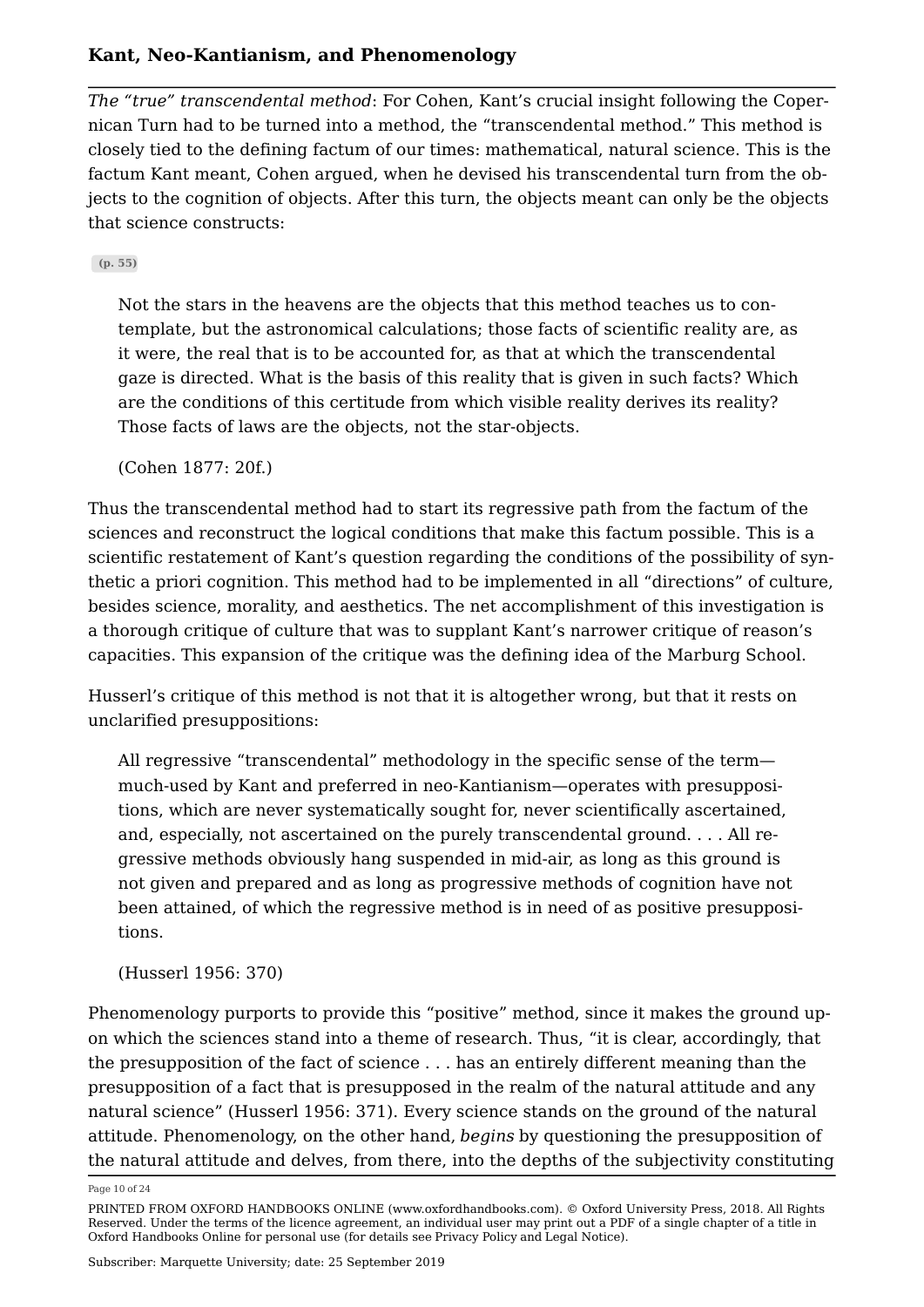it. It thereby does not render the transcendental method wrong, but relegates it to a higher-level problem that presupposes the foundational investigation that phenomenology provides: to study the constitution of that which makes *possible* all activities on the ground of the natural attitude, including science. While Kant (on this neo-Kantian reading) clarifies the conditions of the possibility of *cognition,* Husserl clarifies the conditions of the possibility of *every possible world-experience*. It is the true foundational discipline and in this capacity "first philosophy."

*Natorp: Transcendental psychology can only be transcendental phenomenology*: In the shadow of Cohen, Natorp developed transcendental psychology. This psychology should have the inverse direction of the transcendental method and offer an **(p. 56)** investigation into the psychological laws involved in producing culture. This project is motivated by the methodological problem all psychology faces, that to describe the mental, one interrupts the normal course of psychic life and thereby "kills" it. As Brentano says, when I am angry, I cannot describe my anger, and when I do, I am no longer angry (see Brentano 2015: 30). Hence, there lies a falsifying effect in the very notion of a self-description of the psychic. The regressive method Natorp devises in reconstructing the psychic from its normal state of affairs, its factum, is meant to solve this problem. Yet, as his contemporaries already noticed, reconstruction does not avoid being constructive and thereby falsifying.<sup>15</sup> Husserl knew of these issues raised by Brentano and Natorp, and his solution is his claim that a just description of psychic states are possible through a change of attitude or a splitting of the ego into a "patent" and a "latent" ego (cf. Husserl 1959: 86–92). When I reflect on myself, what happens, in effect, is a splitting of the ego into an ego that reflects on a latent ego, while the reflecting ego is patent. This could occur ad infinitum in the natural attitude; but if I break with the natural attitude and establish a new attitude, that of phenomenology, I can gain a view of the life of the ego in its totality that does not distort it. Hence Husserl's name for the phenomenologist, "unparticipating observer," who is not *uninterested* in her own life, but does not *participate* in the constitution of the world in the natural attitude.

Husserl, however, appropriates from Natorp the idea of a reconstruction of depth structures of subjectivity that are lower layers upon which current acts rest. For instance, the current seeing of an object (described in "static" phenomenology) rests on a "thick" structure of cultural habituation, sedimented meaning structures. The latter is described by "genetic" phenomenology, and it can only fully execute its task after the break with the natural attitude. What was Natorp's "great premonition" (Husserl 2002: 3) of a transcendental-reconstructive science of the psyche becomes possible only through genetic phenomenology. But one must not overlook Natorp's formative role in the development of Husserl's genetic phenomenology.<sup>16</sup>

# **3.3 Heidegger**

Heidegger's view on Kant is most prominently presented in his book of 1929; it is equally a critique of the neo-Kantian interpretation of Kant. While it is tempting to read *Kant and* 

Page 11 of 24

PRINTED FROM OXFORD HANDBOOKS ONLINE (www.oxfordhandbooks.com). © Oxford University Press, 2018. All Rights Reserved. Under the terms of the licence agreement, an individual user may print out a PDF of a single chapter of a title in Oxford Handbooks Online for personal use (for details see Privacy Policy and Legal Notice).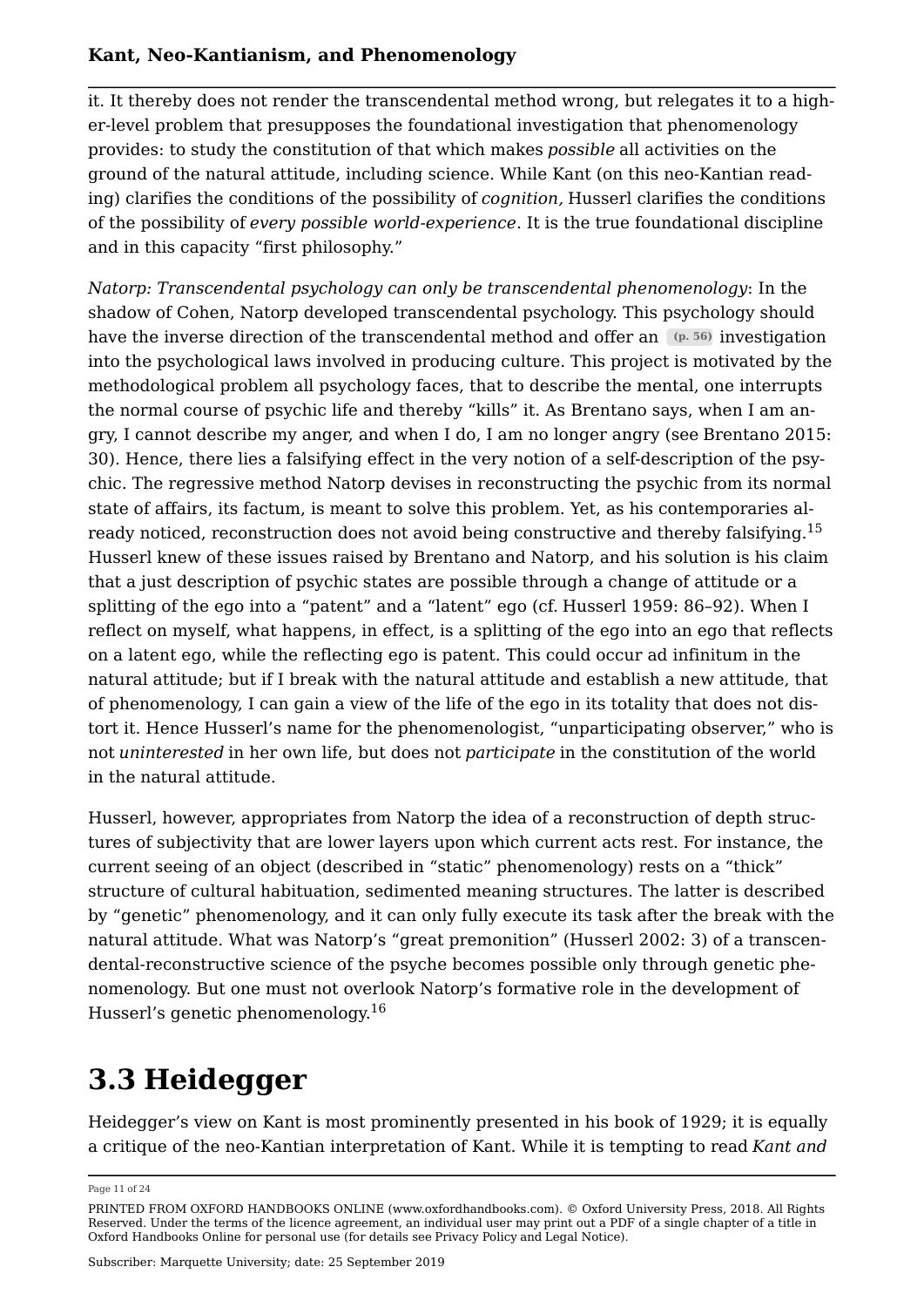*the Problem of Metaphysics* as Heidegger's definitive statement on Kant, it must not be overlooked that Heidegger dealt, prior to 1929, critically with the neo-Kantians, especially in his early Freiburg and Marburg periods (1923–8). I will mention this early treatment of the neo-Kantians before turning to the 1929 debate with Cassirer, and Heidegger's subsequent Kant interpretation in his 1929 book. The book contains **(p. 57)** Heidegger's presentation of *his* Kant vis-à-vis the alleged distortion of the neo-Kantians. I present the main disagreement between Heidegger and *Cassirer* in Davos before turning to Heidegger's treatment of Kant, which was written as a direct consequence of that debate.

## **3.3.1 Heidegger and the Neo-Kantians**

*Categories of life*: As of Heidegger's earliest lectures in Freiburg (1919–23) and Marburg (1923–8), he deals critically with his contemporaries, mainly the neo-Kantians, and their predecessors in the nineteenth century. It has already been mentioned that Heidegger stemmed from the lineage of Southwest neo-Kantianism, as a protégé of Rickert's. But the Marburgers fare no better in his invectives. In his earliest years, the philosopher Heidegger is, arguably, closest to is Dilthey. It is from Dilthey that he takes his main cues in developing his early position that becomes published, as a torso, in *Being and Time*. The main strategy of his critique of the neo-Kantians is that their philosophy obfuscates what he considers (with Dilthey) the main topic of philosophy, the phenomenon of life.

Indeed, this phenomenon that Dilthey forcefully brought to the forefront of the debate in the last decade of the nineteenth century is something that goes missing in biological or psychological accounts. Though biology deals with life, *bios*, biology treats it only as a natural phenomenon, an organic feature of living creatures. Psychology, the discipline treating the soul, as it was developed in the nineteenth century, also misses the originary phenomenon of life because it treats the psyche like every other science treats its subject matter: in an objectifying way. This is exactly where Heidegger latches on to the problem of Natorp's psychology; as Heidegger acknowledges, Natorp does *recognize* the problem. For Natorp sees the problem that to *thematize* the psychic means to miss its original life beat, that all thematization is one step removed from the original *experience* of life, and hence that every psychology "kills" its very phenomenon. But although Natorp *sees* the problem, he is unable to solve it; his method of "reconstruction" does not evade the fact that it is a form of construction; Heidegger comments:

Does the method of reconstruction achieve what it sets out to achieve? *No.* For one thing, it, too, is objectification. One must reject the notion that Natorp has made it intelligible that the meaning of *method* is different from that of objectivation [the method of the natural sciences]. . . . And it is not evident how through such a mediating thematization . . . the immediate is ever to be gained and achieved.

(Heidegger 1987: 107)

Page 12 of 24

PRINTED FROM OXFORD HANDBOOKS ONLINE (www.oxfordhandbooks.com). © Oxford University Press, 2018. All Rights Reserved. Under the terms of the licence agreement, an individual user may print out a PDF of a single chapter of a title in Oxford Handbooks Online for personal use (for details see Privacy Policy and Legal Notice).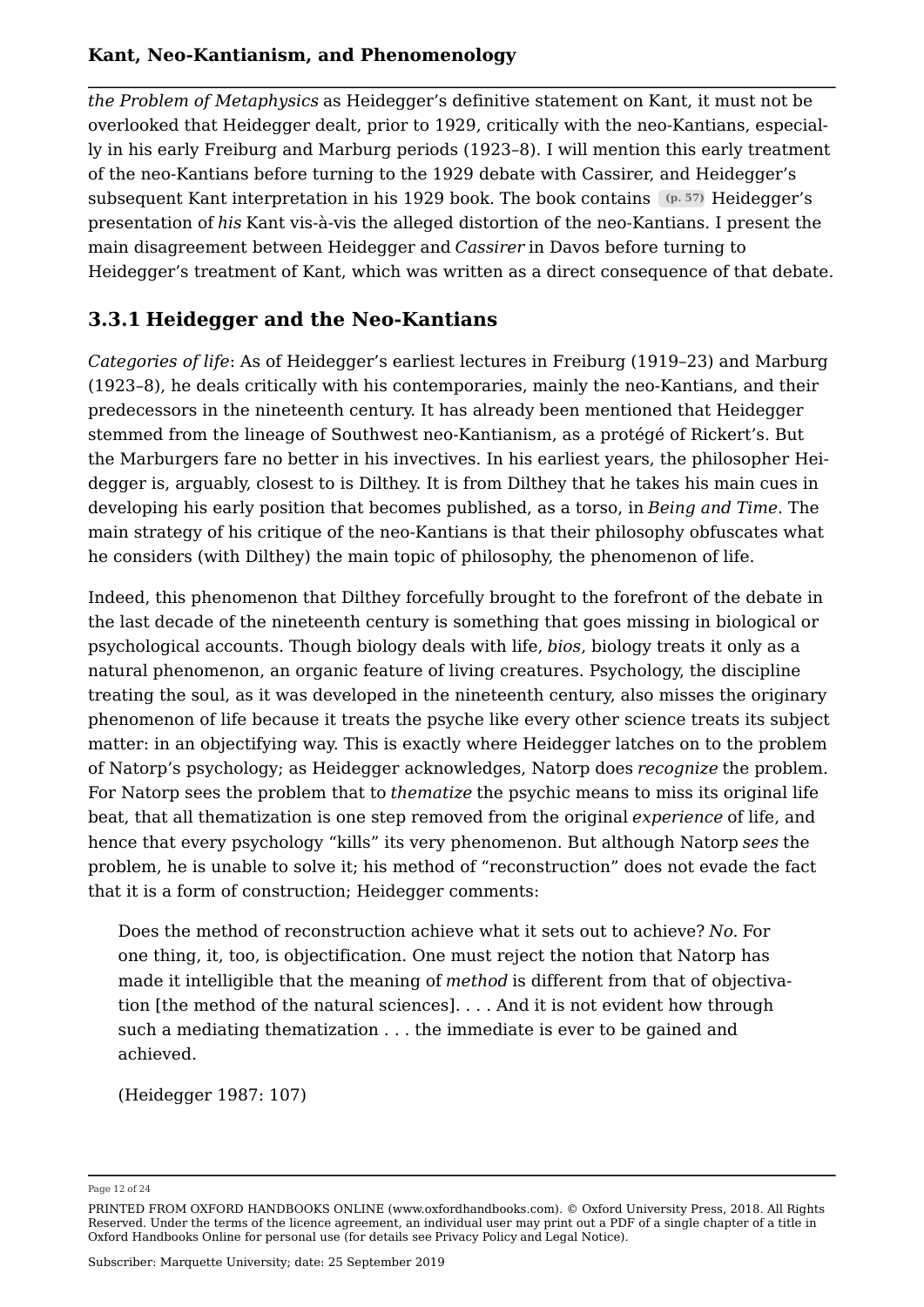Yet Husserl's method of using the individual experience from the first-person perspective as a springboard for an eidetic analysis *of* the individual consciousness is no way out either. For this method, too, no longer *lives in* the original experience. The solution can only be a method that *lets life itself speak,* without "killing" it through any scientific or philosophical method. The project of letting life speak is, in this light, an **(p. 58)** anti-philosophy. Heidegger calls it *hermeneutics of facticity,* which aims at a self-interpretation of life in its quotidian lifestyle, in "taking care of business" (*Sorge*) before any "idealizing" interpretation from above. Such an interpretation does not press this life in the Procrustean bed of artificial distinctions, such as subject–object, theory–practice, etc. (cf. Heidegger 1995: 101–4).

Heidegger unfolds this program in *Being and Time*. It is a hermeneutic laying-out of the categories of life as it is lived, as it lives itself in the creature who has an awareness of it: factical Dasein, the human being in her "thereness," thrown into the world without a choice of whence, where, and whereto. This project is the result of Heidegger's critical rejection of the neo-Kantian "logification" of everything into a systematizing account. For this reason Heidegger rejected philosophical systems and canonic distinctions within doctrinal philosophy such as epistemology and ethics.<sup>17</sup>

## **3.3.2 Heidegger and Cassirer, and Kant**

*The finitude of the subject*: Heidegger and Cassirer were invited to the Swiss town Davos in the spring of 1929 to present their views on Kant. From the outside, this may seem like a fairly academic affair; however, within academia this event bore significance as Cassirer was considered the *eminence grise* of neo-Kantianism and Heidegger the young renegade of the new "existentialist" movement. The fact that Heidegger, only three years later, became one of the foremost thinkers of the Nazi movement and that the Jew Cassirer was forced to leave Germany, made the event auspicious in hindsight.<sup>18</sup> Though the discussion seems cordial and both afterwards did not attach too much weight to this meeting,<sup>19</sup> it was perceived as a watershed event. "All" that happened was that both presented "their" Kant and used this interpretation to highlight the main lines of their philosophies. While neither Heidegger nor Cassirer articulated any novelties, the discussion brought their positions into clear relief. The event was important enough for Heidegger to pen his *Kant und das Problem der Metaphysik* so quickly that it appeared **(p. 59)** in the fall of that year.<sup>20</sup> It has become one of the most influential, though controversial, Kant interpretations. Hence, I will work my way backward from Heidegger's discussion with Cassirer, then turn to Heidegger's treatment of Kant.<sup>21</sup>

The dispute quickly turns to the question of what neo-Kantianism really amounts to. Heidegger criticizes the neo-Kantian reading of Kant for reducing Kant to the "theoretician of mathematico-physical theory of natural science" (Luft 2015a: 479). Cassirer rejects this reading to be paradigmatic of neo-Kantianism: "The positioning of the mathematical sciences of nature is for me only a paradigm, not the whole of the problem" (Luft 2015a: 479). To both, there is more at stake in Kant. What is it? Cassirer suggests—ever conciliatorily—that it is the problem of freedom and its possibility (Luft 2015a: 479), but Heideg

Page 13 of 24

PRINTED FROM OXFORD HANDBOOKS ONLINE (www.oxfordhandbooks.com). © Oxford University Press, 2018. All Rights Reserved. Under the terms of the licence agreement, an individual user may print out a PDF of a single chapter of a title in Oxford Handbooks Online for personal use (for details see Privacy Policy and Legal Notice).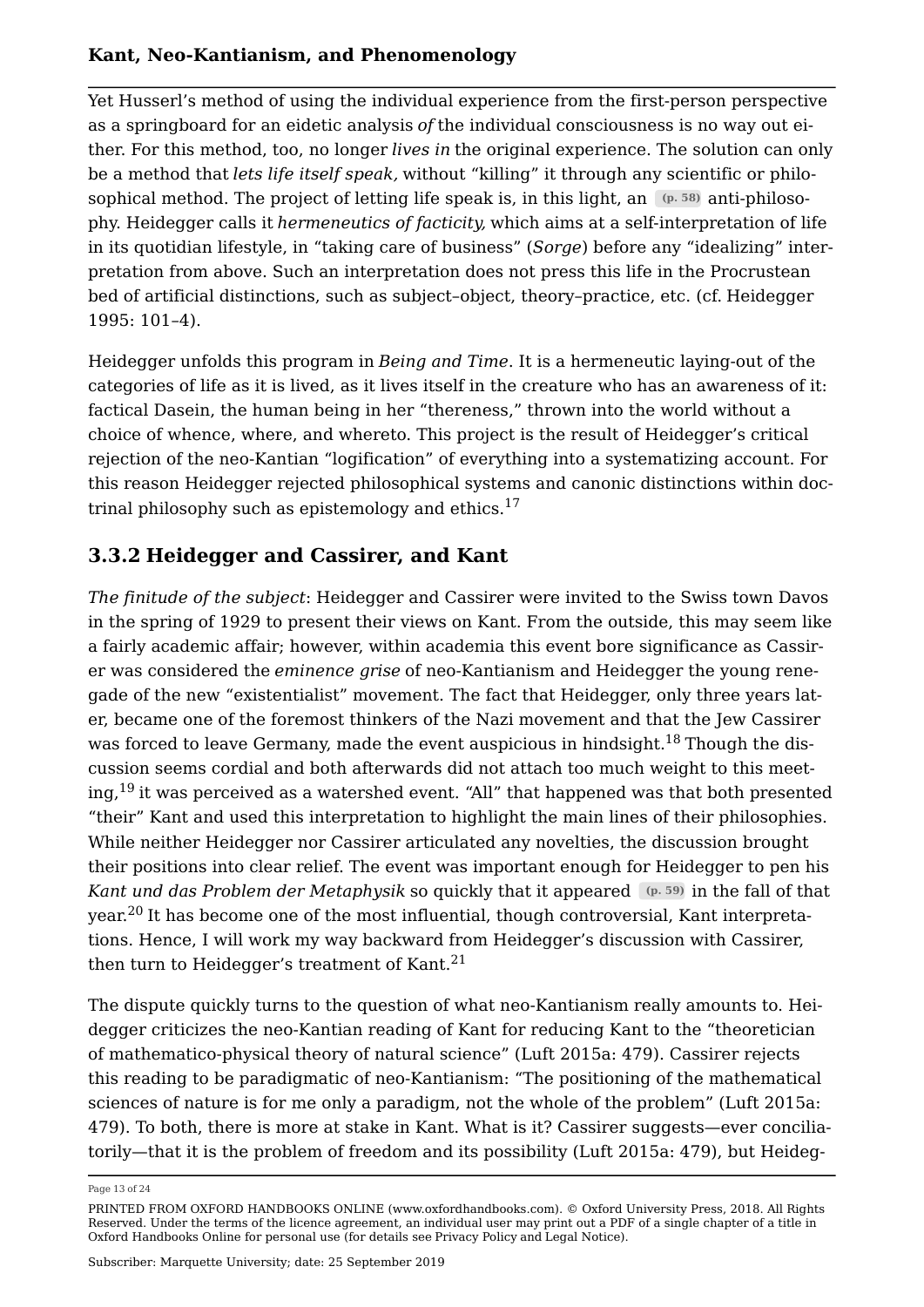ger puts the difference in a dialectical fashion: the different starting and end points of both ventures: "One could say that the *terminus ad quem* is [for Cassirer] a complete philosophy of culture in the sense of clarification of the wholeness of the form of a structurecreating consciousness. The *terminus a quo* in Cassirer is completely problematical. My position is the opposite: the *terminus a quo* is my central problematic" (Luft 2015a: 482). This starting point for Heidegger is finite Dasein in its thrownness, but this is also his *terminus ad quem*. Heidegger even asserts that "what I designate with the term Dasein cannot be translated by one of Cassirer's concepts" (Luft 2015a: 483), an interpretation with which Cassirer agrees. To Cassirer, this Dasein and its life would be philosophically trivial, were one to remain at the level of this radical individuation and not see that individual Dasein is capable of partaking in a common world of culture, something which "always already" happens (which Heidegger presupposes when committing his thoughts to paper). "The essential of the transcendental method lies in this, that it begins with a given. Thus I inquire into the possibility of the given called [e.g.] 'language.' How is it possible that we as one Dasein to another can understand each other in this medium" (Luft 2015a: 484).

For Cassirer, the Kantian problematic of inquiring into the conditions of the possibility of the given (the transcendental method) comes into its own when it is applied to all regions of culture. Accordingly, his project is a rightful extension of the critique of reason into the critique of culture. Heidegger, in turn, interprets the Kantian problematic as raising, precisely, the issue of the individual Dasein, such that "it is the essence of **(p. 60)** philosophy, as a finite affair, that it is limited within the finitude of man" (Luft 2015a: 484). Heidegger adds, God does not need philosophy; it is we humans who do. Kant as the philosopher of finitude? This is the thesis of Heidegger's "instructively idiosyncratic and challenging" (Dahlstrom 2013: 110) interpretation of Kant, to which I turn now.

Heidegger's provocative title is "Kant and the Problem of Metaphysics." What is this problem? As he writes in 1965: "The problem for metaphysics, namely, the question concerning beings as such in their totality, is what allows Metaphysics as Metaphysics to become a problem" (Heidegger 1997: xxi). "Metaphysics" is, thus, not a philosophical doctrine, but a title for the *problem, to which metaphysics is the answer.* Accordingly, Kant's *Critique of Pure Reason* is interpreted "as laying of the ground and thus of placing the problem of metaphysics before us as a fundamental ontology" (Heidegger 1997: 1). Kant's project is presented as Heidegger's *avant la lettre*. Heidegger interprets Kant's central question as to the possibility of synthetic a priori judgments as inquiring into the possibility of knowledge regarding the being of beings, of "ontological (and not merely ontic) knowledge." The latter "is hence a judging according to grounds (principles) which are not brought forth experientially" (Heidegger 1997: 9). These principles are supplied by "our faculty of knowing a priori" (Heidegger 1997: 9), pure reason. Thus, "laying the ground for metaphysics as unveiling the essence of ontology is 'Critique of Pure Reason' " (Heidegger 1997: 10). The question regarding the possibility of synthetic cognition a priori is a "derivative" problem that becomes possible once the fundamental one is clarified.<sup>22</sup>

Page 14 of 24

PRINTED FROM OXFORD HANDBOOKS ONLINE (www.oxfordhandbooks.com). © Oxford University Press, 2018. All Rights Reserved. Under the terms of the licence agreement, an individual user may print out a PDF of a single chapter of a title in Oxford Handbooks Online for personal use (for details see Privacy Policy and Legal Notice).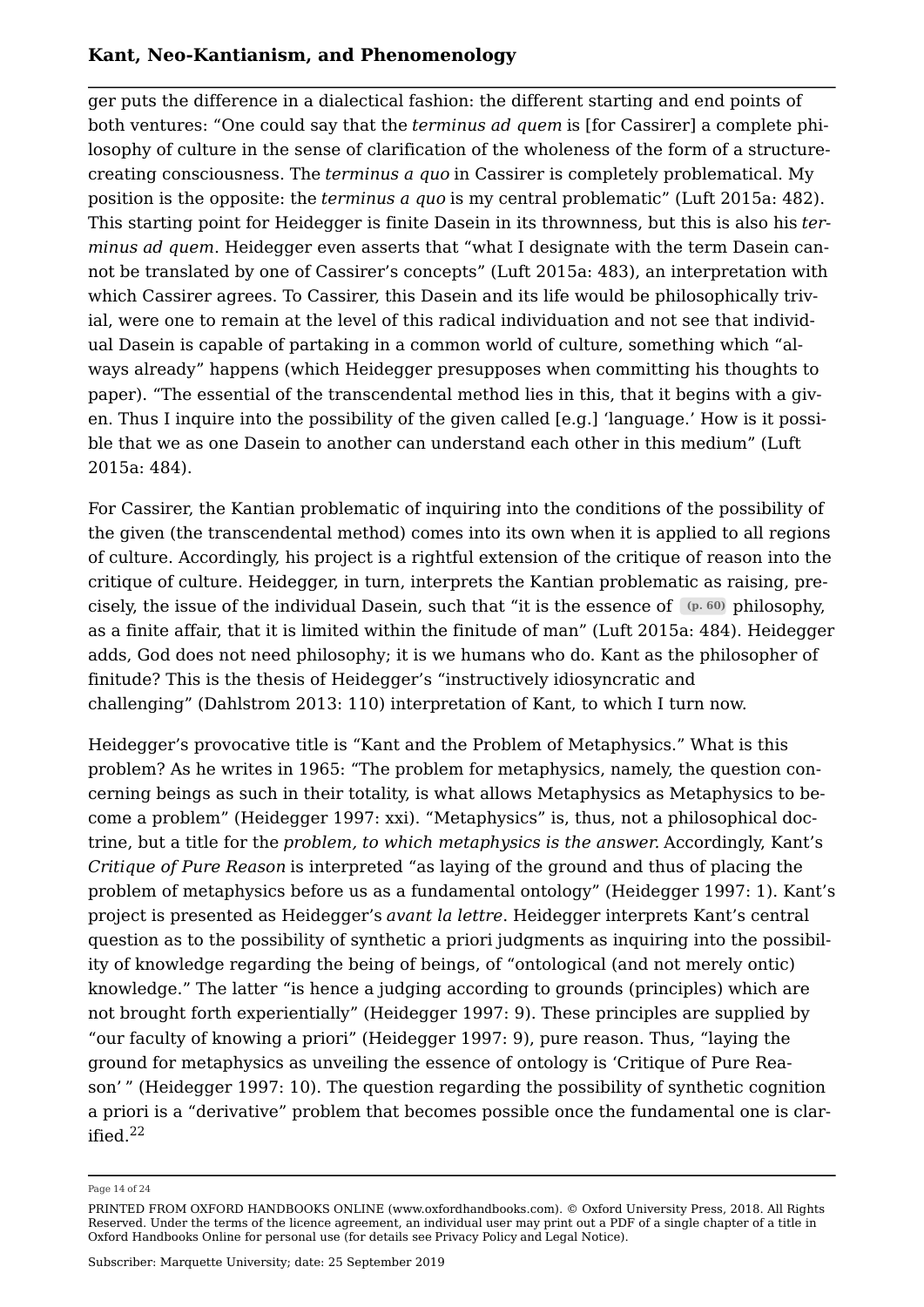What Kant achieves is an ontology that is "modeled" on the ontological makeup of the being that *does* ontology, and that is Dasein. Citing the traditional interpretation of Kant, Heidegger asserts that "the *Critique of Reason* has nothing to do with a 'theory of knowledge' " (Heidegger 1997: 11), since it is not about the possibility of "ontic knowledge (experience)" (Heidegger 1997: 11), but ontological knowledge; in Kantian terms, not about synthetic judgments a priori, but their possibility *for finite Dasein*. The fascination, allegedly for Kant, lies in the fact that finite Dasein can have access to infinity (ideality), transcending its finitude. This says nothing about infinite entities, such as mathematical axioms, but everything about Dasein. Thus, Heidegger shifts the viewpoint from the goal achieved (synthetic judgments a priori) back to the human being in its finitude. What does this say about this finitude? This is, to Heidegger, Kant's central, though concealed, question. Kant must have had an answer to it, since without one, the very project would collapse. Kant does not seem to have understood that he *had* such an answer. Only a "violent interpretation" can wrest this answer from Kant. Heidegger attempts to retrieve this question at the heart of Kant's enterprise by a "going back [needed] for carrying out the laying of the ground of metaphysics" (Heidegger 1997: 13).

This finitude is firstly to be located in our sensibility, in "finite intuition" (Heidegger 1997: 24), seen in our access merely to appearances, not "things in themselves." Moreover, **(p. 61)** the duality of sensibility and understanding characterizes us as finite, in that we need the "detour" through sensibility to *then* append categories of the understanding to the given. Ours is an *intellectus ectypus,* not *archetypus,* as is God's, who has access to things in themselves (see B 723). Heidegger interprets Kant's two-stem doctrine as yet another "proof" for our finitude. Heidegger takes Kant's famous allusion to the "common root" of sensibility and understanding as "go[ing] into and point[ing] consciously toward the unknown" (Heidegger 1997: 26). Heidegger takes the reader on a *Holzweg* into this "unknown region."

The Transcendental Deduction becomes central to Heidegger's interpretation; to him, it is the "elucidation of finite reason as [its] basic intention" (Heidegger 1997: 50). Heidegger is among those (following Schopenhauer) expressing sympathy for the first edition of the Critique,<sup>23</sup> since Kant is less guarded regarding his "true" intentions, which Heidegger intends to uncover. Kant's express purpose of the Deduction—which caused him "the most effort" (A xvi)—was to give a justification for the rightful production of synthetic a priori knowledge through "pure synthesis" on the part of the understanding. Thus, "I call the explanation of the manner in which concepts a priori can refer to objects the *transcendental* deduction" (B 117). What justifies this synthesis that achieves this reference?

It is finite understanding which allows things to appear, to let them stand against . . . (*Gegen-Stand, ob-iectum*, cf. Heidegger 1997: 50–3). "For a finite creature, beings are accessible only on the grounds of a preliminary letting-stand-against" (Heidegger 1997: 54). This is achieved by a "unifying unity" (Heidegger 1997: 54), "which has already been comprehensively grasped in advance through the horizon of time, which is set forth in pure intuition" (Heidegger 1997: 54). Here, the theme of "time" is introduced, and it will become pivotal for Heidegger's interpretation. Kant is "the first and only one" (Heidegger

Page 15 of 24

PRINTED FROM OXFORD HANDBOOKS ONLINE (www.oxfordhandbooks.com). © Oxford University Press, 2018. All Rights Reserved. Under the terms of the licence agreement, an individual user may print out a PDF of a single chapter of a title in Oxford Handbooks Online for personal use (for details see Privacy Policy and Legal Notice).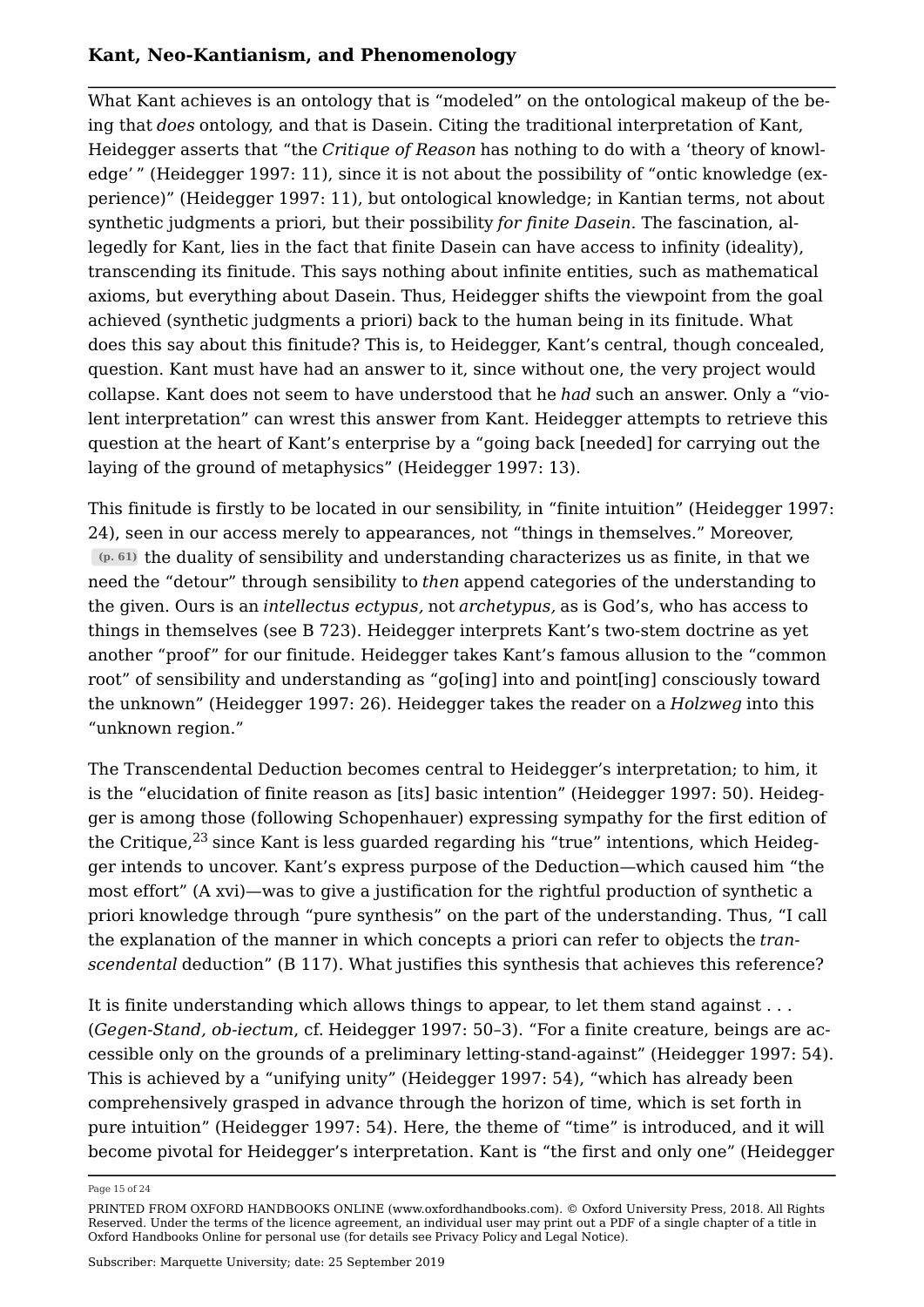1996: 23) to have seen the connection between temporality and being, witnessed in Kant's observation that "all modifications of the mind . . . are subject to time . . . as that in which they must all be ordered, connected, and brought into relation with one another" (A 99, cf. Heidegger 1997: 57). What enables these modifications to "be brought in relation" is the transcendental power of imagination; Heidegger cites Kant: "We thus have a pure power of imagination as a fundamental faculty of the human soul which serves as a basis for all knowledge a priori" (A 124, cf. Heidegger 1997: 59). Thus, "the pure synthesis of the transcendental power of imagination . . . is relative to time" (Heidegger 1997: 59). How, then, does the power of imagination function?

Imagination is finite creatures' power "to make something intuitable, i.e., . . . to create a look (image) from something" (Heidegger 1997: 65). Kant discusses how this is possible in the *Schematism-*chapter. To produce a schema is to make an appearance of something general, it is the visualization of a universal. It is this capacity on the part of the human being, which lets us gain access to ideal entities through an intuition by creating a rule under which they appear. "If the concept in general is that which is in  $(p. 62)$  service to the rule, then conceptual representing means the giving of the rule for the possible attainment of a look in advance in the manner of its regulation" (Heidegger 1997: 67). And "such making-sensible occurs primarily in the power of the imagination" (Heidegger 1997: 68). The schema, thus, is the "possible presentation of the rule of presentation represented in the schema" (Heidegger 1997: 69), such that Kant can say that the concept "always refers immediately to the schema" (Heidegger 1997: from A 141/B 180). But how does this lead to time?

The transcendental power of imagination, as the "faculty of binding together (synthesis)" (Heidegger 1997: 91), is "productive," but not in the sense of an *intuitus originarius,* but as bringing to presence: "The productive power of imagination forms only the look of an object which is possible and which, under certain conditions, is perhaps also producible, i.e., one which can be brought to presence" (Heidegger 1997: 92). It brings into view "constant presence" (Heidegger 1997: 93). Hence, "the pure productive power of imagination . . . makes experience possible for the first time" (Heidegger 1997: 93). Thus, the transcendental power of imagination accounts for the fact that both sensibility and the understanding "necessarily hang together" (A 124). From this assessment arises Heidegger's most original interpretation of Kant, namely that it is nothing other than this transcendental power, which constitutes the root of the two stems of cognition (cf. Heidegger 1997: 97–9). It is a "ground in such a way that it lets the stems grow out of itself, lending them support and stability" (Heidegger 1997: 97). To have unveiled this ground is Kant's great achievement, and this ground is the ground of metaphysics itself. Thus, "pure thinking" is "essentially intuitive" (cf. Heidegger 1997: 108), again pointing to Dasein's main "defect": the fact that we cannot intuit originarily, which is proven in the very root of our mind, the *Gemüt*, where the transcendental power of imagination resides. This "highest principle . . . speaks of the essential constitution of the human essence in general, to the extent that it is determined as finite, pure reason" (Heidegger 1997: 112).

Page 16 of 24

PRINTED FROM OXFORD HANDBOOKS ONLINE (www.oxfordhandbooks.com). © Oxford University Press, 2018. All Rights Reserved. Under the terms of the licence agreement, an individual user may print out a PDF of a single chapter of a title in Oxford Handbooks Online for personal use (for details see Privacy Policy and Legal Notice).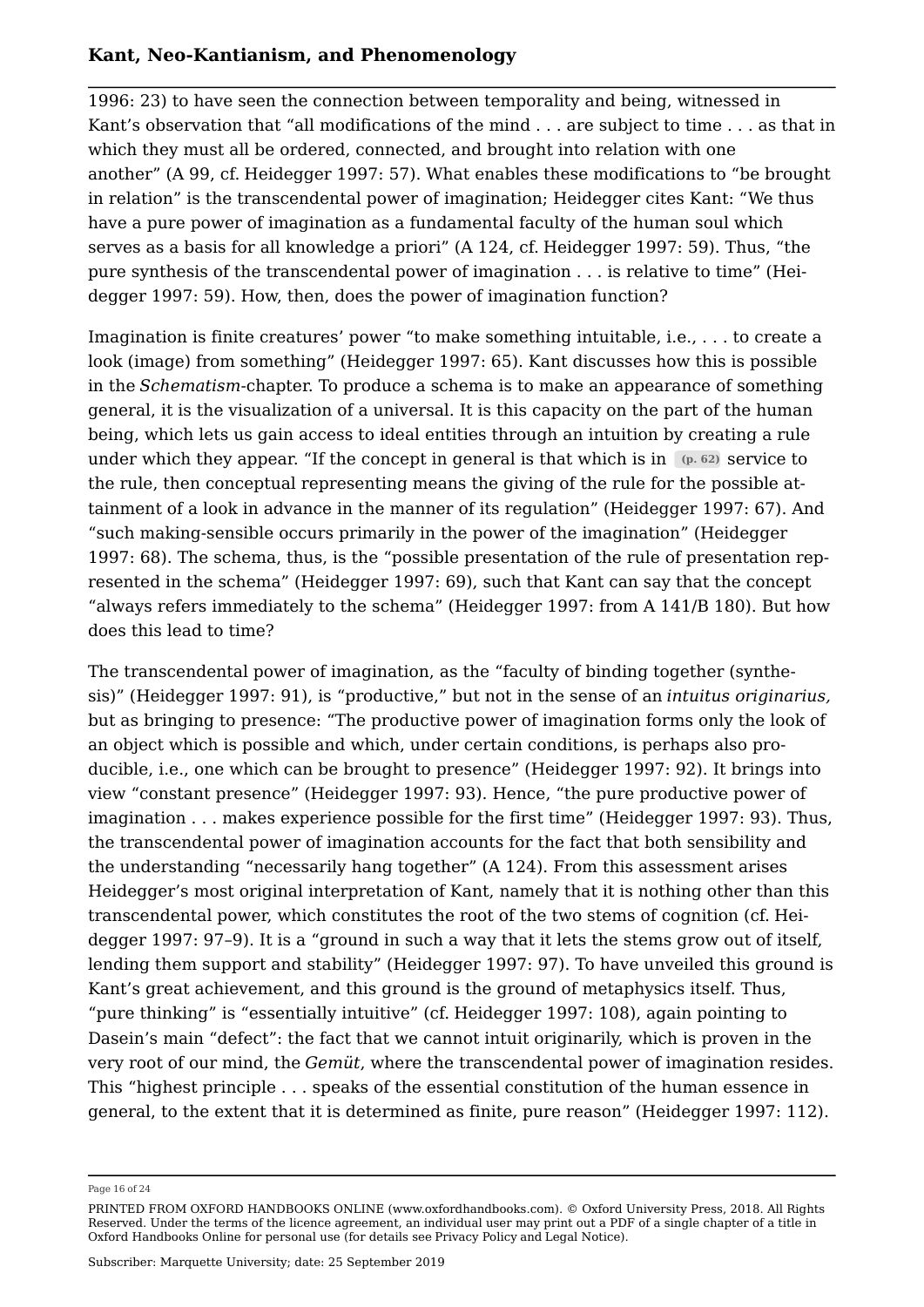Heidegger's interpretation is not without drama; having glimpsed into this abyss, "Kant shrank back from [it]" (Heidegger 1997: 112); it is "thrust aside" in the second edition of the Critique. Kant suffered from "metaphysical anxiety" in the crucial moment of his thinking. Heidegger concludes, "the specific finitude of human nature is decisive for the laying of the ground for metaphysics" (Heidegger 1997: 120). But pure sensibility, as the trait of the human being, is time (see Heidegger 1997: 121), time "as the original, threefold-unifying forming of future, past, and present in general" (Heidegger 1997: 137); this is the basic thesis of Heidegger's philosophy. Only Kant's "*horror metaphysicus*" kept him from going down the path Heidegger took. Heidegger's own achievement is a "retrieval" of laying the ground for metaphysics, which leads him to term his own project a "metaphysics of Dasein" (Heidegger 1997: 153).

Heidegger's Kant has nothing to do with the philosopher of science who ponders on the possibility of synthetic a priori judgments in modern physics; he also has no relation to the "all-crusher" of traditional metaphysics as rendering questions regarding "transcendent" things unanswerable. Heidegger does not even mention the part of the Critique, which aroused most attention in Kant's day: the Transcendental Dialectics. Nor **(p. 63)** does he ponder Kant's very purpose of the critique of reason: to make freedom possible. In this "existential" interpretation, Kant is decidedly brought into the twentieth century and its concerns with individual existence. That this "twentieth-century Kant" has, perhaps, little to do with the "eighteenth-century Kant" or the Kant of the nineteenth century, is at best collateral damage for Heidegger. However, in this, Heidegger has achieved the most controversial interpretation of Kant to date, where the question of whether or not Heidegger discovered the "real Kant" has become obsolete and even naïve.

# **3.4 Conclusion: Mapping the Terrain—Then and Now**

Looking back upon the discussion, one may open up three categories to characterize the relationship between the Kantian and phenomenological traditions. These reflect the way in which scholarship has dealt with these figures and their mutual relations. Taken separately, none of them is entirely correct; the truth lies in the whole.

1. First there are those, mostly from the phenomenological camp, who believe that the Phenomenological Movement represents a major departure from Kant and the Kantians, in various aspects: in method, substance, main claims, and interests. They criticize the Kantian deductive method "from above," and reject many of the canonical Kantian claims, such as the fundamental distinction between sensibility and the understanding, transcendental idealism, the identification of a priori with formality. Instead, they see phenomenology's descriptive program as opening up vast arrays of investigation that were never acknowledged by the Kantians. Some Kantians, to this day, think the same of phenomenology; that its representatives never fully understood the main intentions of

Page 17 of 24

PRINTED FROM OXFORD HANDBOOKS ONLINE (www.oxfordhandbooks.com). © Oxford University Press, 2018. All Rights Reserved. Under the terms of the licence agreement, an individual user may print out a PDF of a single chapter of a title in Oxford Handbooks Online for personal use (for details see Privacy Policy and Legal Notice).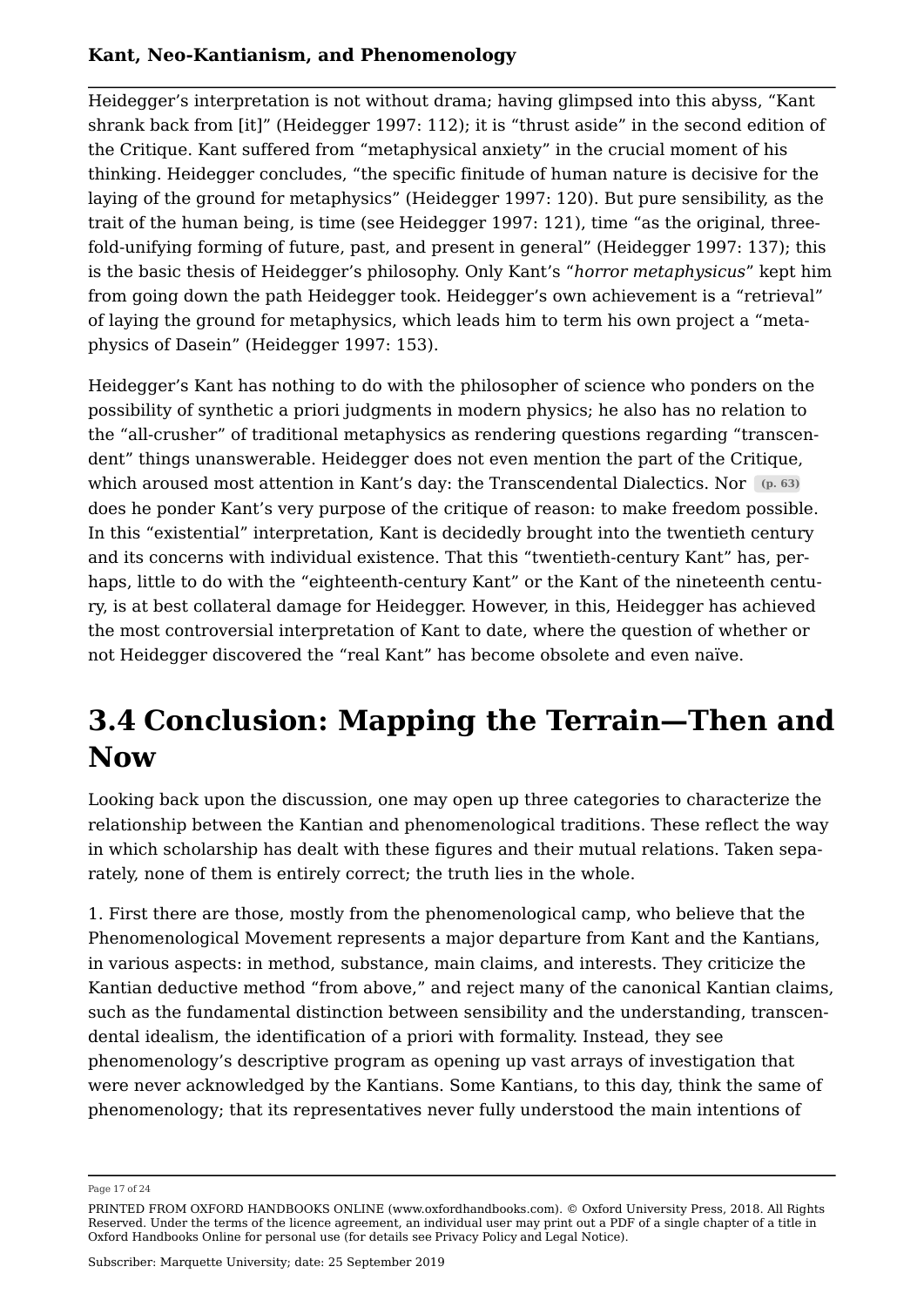Kant and his followers; that there lies enough potential in Kant's philosophy to render phenomenology and its interests obsolete.

As this discussion has shown, such a reading neglects the *catalytic effect* Kant and the neo-Kantians have had on the development of phenomenology. Even in its most critical aspects, the main phenomenological import cannot be fully appreciated without a clear understanding that it was a rejection or transformation of key tenets of Kantianism. For instance, to claim that "dumb experience" is not dumb and needs to be brought to speak through an analysis of consciousness's passivity, indeed the term "passive synthesis," could only be appreciated in its pushback against Kantianism. Also, the way in which the main phenomenologists *disagreed* with Kantianism is instructive, since phenomenology's counter-claims only come into relief against the backdrop they reject. Thus, whether or not the development of phenomenology is *motivated* by Kantianism, the way in which phenomenology did *things differently* from Kant and his followers tells us a great deal about phenomenology.

2. A more radical position is that phenomenology has *nothing* to do with Kantianism. Representatives of this claim believe that the main concerns that guided Husserl, **(p. 64)** Heidegger, and others, lay so far apart from all of what concerned Kant that to even venture into a comparison between them, misses the innovative parts of phenomenology; that the guiding intentions of phenomenology are fundamentally un-Kantian, stemming from an entirely different philosophical tradition—Brentano and his empirical psychology and his realism. Indeed, the "German" and the "Austrian" traditions lay light years apart.

This represents a questionable historical assessment, as if German and Austrian philosophies were as far apart as the Prussian and Austro-Hungarian Empires were politically. In certain philosophical decisions, both traditions might be fundamentally inimical to each other; but this should not cause us to overlook the commonalities they shared which are too important to be cast aside, such as the belief in philosophy as a science, the rejection of psychologism, and the rejection of skepticism or skeptical relativism in epistemology and ethics. Husserl's version of transcendental idealism is similar to Kant's more than just in name. Heidegger's claim that Kant discovered finite Dasein, if plausible, would also lend credibility to the commonality thesis.

3. Third, there are some who think that Kantianism and phenomenology are siblings from a common father, Kant. They believe that Husserl merely re-did, and perhaps did better, what Kant and his predecessors attempted to achieve; that Heidegger got Kant right with his insistence on the subject as a finite Dasein, that this was what Kant had attempted but was unable to do given the limitations of his philosophical vocabulary. This also goes for the neo-Kantians; the Marburg School reading of the a priori as dynamic is the only way to react, as a Kantian, to paradigm shifts in the sciences; this is what Kant *would have* said had he witnessed the paradigm shift from Newtonian to Einsteinian physics.

Yet such a reading sells their respective genuine achievements short. Phenomenology does depart significantly from many Kantian claims, justifying itself as a philosophical movement in its own right. It cannot be neatly integrated into Kantianism; nor does it

Page 18 of 24

PRINTED FROM OXFORD HANDBOOKS ONLINE (www.oxfordhandbooks.com). © Oxford University Press, 2018. All Rights Reserved. Under the terms of the licence agreement, an individual user may print out a PDF of a single chapter of a title in Oxford Handbooks Online for personal use (for details see Privacy Policy and Legal Notice).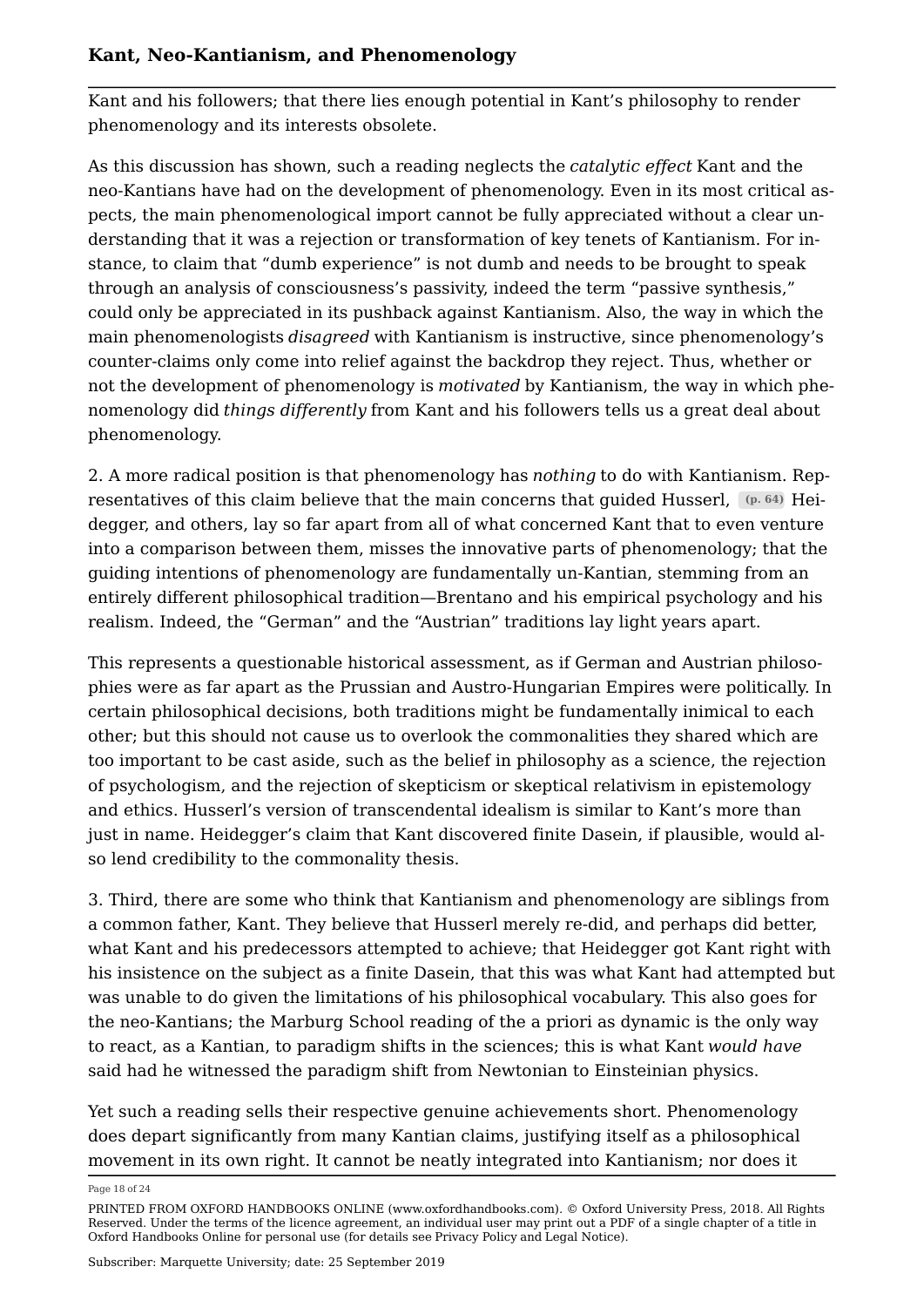simply present an *Aufhebung* of Kant. It can also not be said that phenomenology makes Kantian claims obsolete. The Kantian notion of a deductive justification of the claims of knowledge from a factum is originally Kantian and has no equivalent in phenomenology. The same goes for the neo-Kantian contributions to the theory of science, as questionable as they were from the standpoint of phenomenology. Some newer research takes the stance that the mutual relationship is constructive, that these traditions can be seen as working out (differently, but constructively) solutions to common problems, such as the nature of transcendental philosophy, the threat of skepticism, and the role of philosophy in contemporary culture.<sup>24</sup> Newer scholars, in the spirit of overcoming the Continentalanalytic split, are thankfully no longer concerned with keeping the traditions separate, but see phenomenology and Kantianism as working on common problems that still occupy us today.

**(p. 65)** Thus, all of these interpretive standpoints have their merits and must be seen as contributing their part to a fair assessment of the relation between phenomenology and Kantianism in its various guises. Acknowledging the Kantian influence on phenomenology does not sell the latter's achievements short. On the other hand, insisting on the originality of phenomenology does not necessitate the killing of one of its fathers, nor does phenomenology render all aspects of Kantianism moot. A fair and circumspect assessment of phenomenology in all of its forms and figures finds a good touchstone and starting point in Kant as well as any of the major representatives of the neo-Kantian tradition. This way of assessing the relation between Kant and his followers to phenomenology is, I would argue, true to this day.<sup>25</sup>

## **References**

Bambach, C. (1995), *Heidegger, Dilthey, and the Crisis of Historicism* (Ithaca, NY: Cornell University Press).

Beiser, F. C. (2014), *After Hegel: German Philosophy, 1840–1900* (Princeton, NJ: Princeton University Press).

Beiser, F. C. (2015), *The Genesis of Neo-Kantianism, 1796–1880* (Oxford: Oxford University Press).

Brentano, F. (2015), *Psychology from an Empirical Standpoint* (London: Routledge).

Cohen, H. (1877), *Kants Begründung der Ethik* (Berlin: Dümmler).

Crowell, S. (2001), *Husserl, Heidegger, and the Space of Meaning* (Evanston, IL: Northwestern University Press).

Dahlstrom, D. (2013), *The Heidegger Dictionary* (London: Bloomsbury).

DeWarren, N. and Staiti, A. (eds) (2015), *The Legacy of Neo-Kantianism* (Cambridge: Cambridge University Press).

Page 19 of 24

PRINTED FROM OXFORD HANDBOOKS ONLINE (www.oxfordhandbooks.com). © Oxford University Press, 2018. All Rights Reserved. Under the terms of the licence agreement, an individual user may print out a PDF of a single chapter of a title in Oxford Handbooks Online for personal use (for details see Privacy Policy and Legal Notice).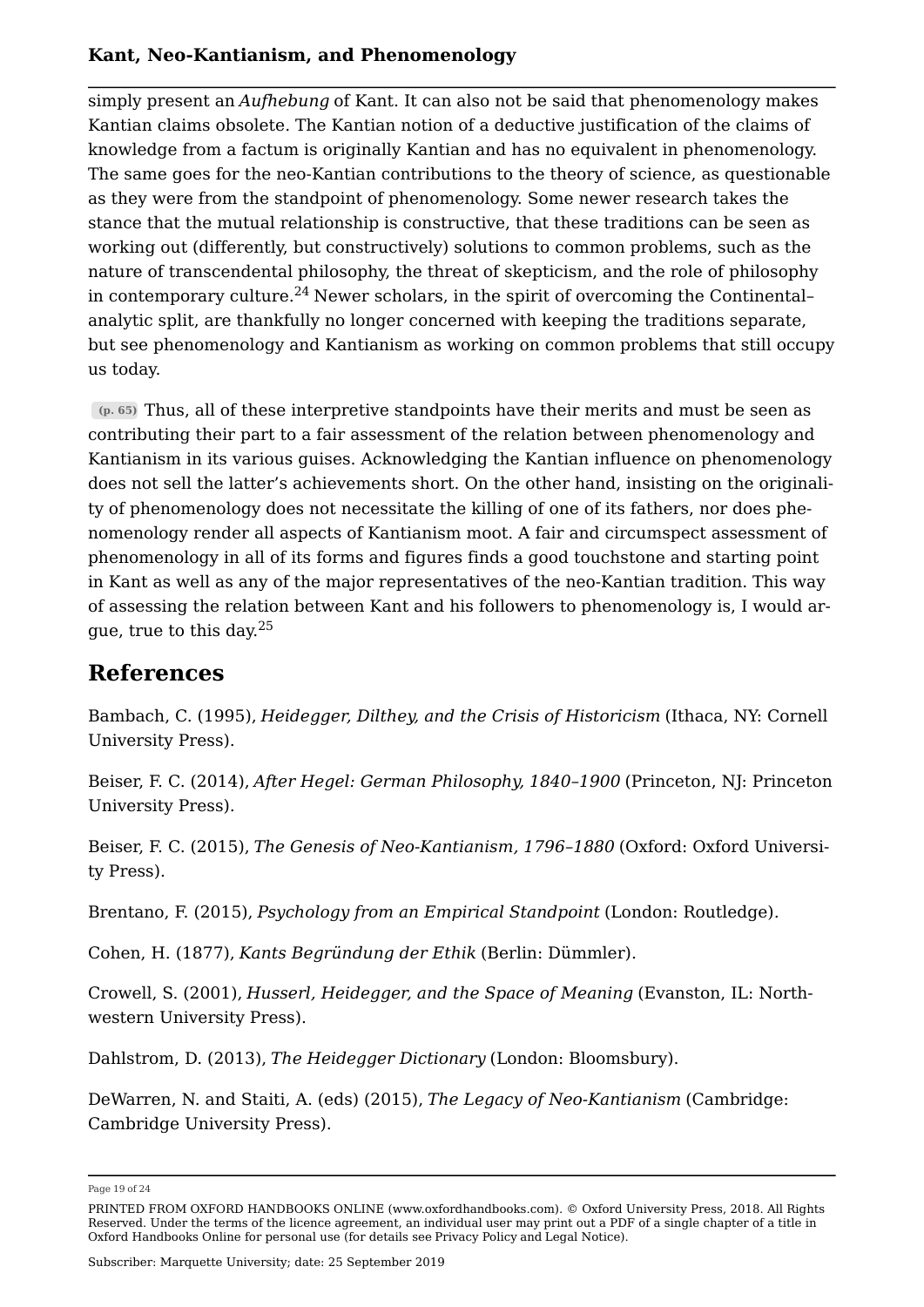Gordon, P. E. (2008), *Continental Divide: Heidegger, Cassirer, Davos* (Cambridge, MA: Harvard University Press).

Heidegger, M. (1987), *Zur Bestimmung der Philosophie*, ed. B. Heimbüchel (Frankfurt a. M.: Klostermann.

Heidegger, M. (1995), *Grundprobleme der Phänomenologie*, ed. H.-H. Gander (Frankfurt a. M.: Klostermann).

Heidegger, M. (1996), *Sein und Zeit* (Tübingen: Mohr Siebeck).

Heidegger, M. (1997), *Kant and the Problem of Metaphysics*, 5th edition, translated by R. Taft (Bloomington, IN: Indiana University Press).

Heidegger, M. and Blochmann, E. (1989), *Briefwechsel 1918–1969*, ed. J. Strock (Marbach: Dt. Literaturarchiv).

Heidegger, M. and Jaspers, K. (1990), *Briefwechsel 1920–1963*, ed. W. Biemel and H. Saner (Frankfurt a. M.: Klostermann).

Heidegger, M. and Rickert, H. (2002), *Briefe 1912 bis 1933 und andere Dokumente*, ed. A. Denker (Frankfurt a. M.: Klostermann).

**(p. 66)** Husserl, E. (1956), *Erste Philosophie. Teil I. Kritische Ideengeschichte*, ed. R. Boehm (Dordrecht: Springer).

Husserl, E. (1959), *Erste Philosophie. Teil II. Theorie der phänomenologischen Reduktion*, ed. R. Boehm (Dordrecht: Springer).

Husserl, E. (1964), *Erfahrung und Urteil. Untersuchungen zur Genealogie der Logik* (Hamburg: Claassen).

Husserl, E. (1988), *Vorlesungen zur Ethik und Wertlehre (1908–1914)*, ed. U. Melle (Dordrecht: Springer).

Husserl, E. (1994), *Briefwechsel, vol. VI: Die Neukantianer*, ed. K. and E. Schuhmann (Dordrecht: Springer).

Husserl, E. (2001a), *Logical Investigations*, translated by J. N. Findlay (London: Routledge).

Husserl, E. (2001b), *Natur und Geist (Vorlesungen 1927)*, ed. M. Weiler (Dordrecht: Springer).

Husserl, E. (2002a), *Natur und Geist (Vorlesungen 1919)* , ed. M. Weiler (Dordrecht: Springer).

Husserl, E. (2002b), *Zur phänomenologischen Reduktion. Texte aus dem Nachlass (1926– 1935)*, ed. S. Luft (Dordrecht: Springer).

Page 20 of 24

PRINTED FROM OXFORD HANDBOOKS ONLINE (www.oxfordhandbooks.com). © Oxford University Press, 2018. All Rights Reserved. Under the terms of the licence agreement, an individual user may print out a PDF of a single chapter of a title in Oxford Handbooks Online for personal use (for details see Privacy Policy and Legal Notice).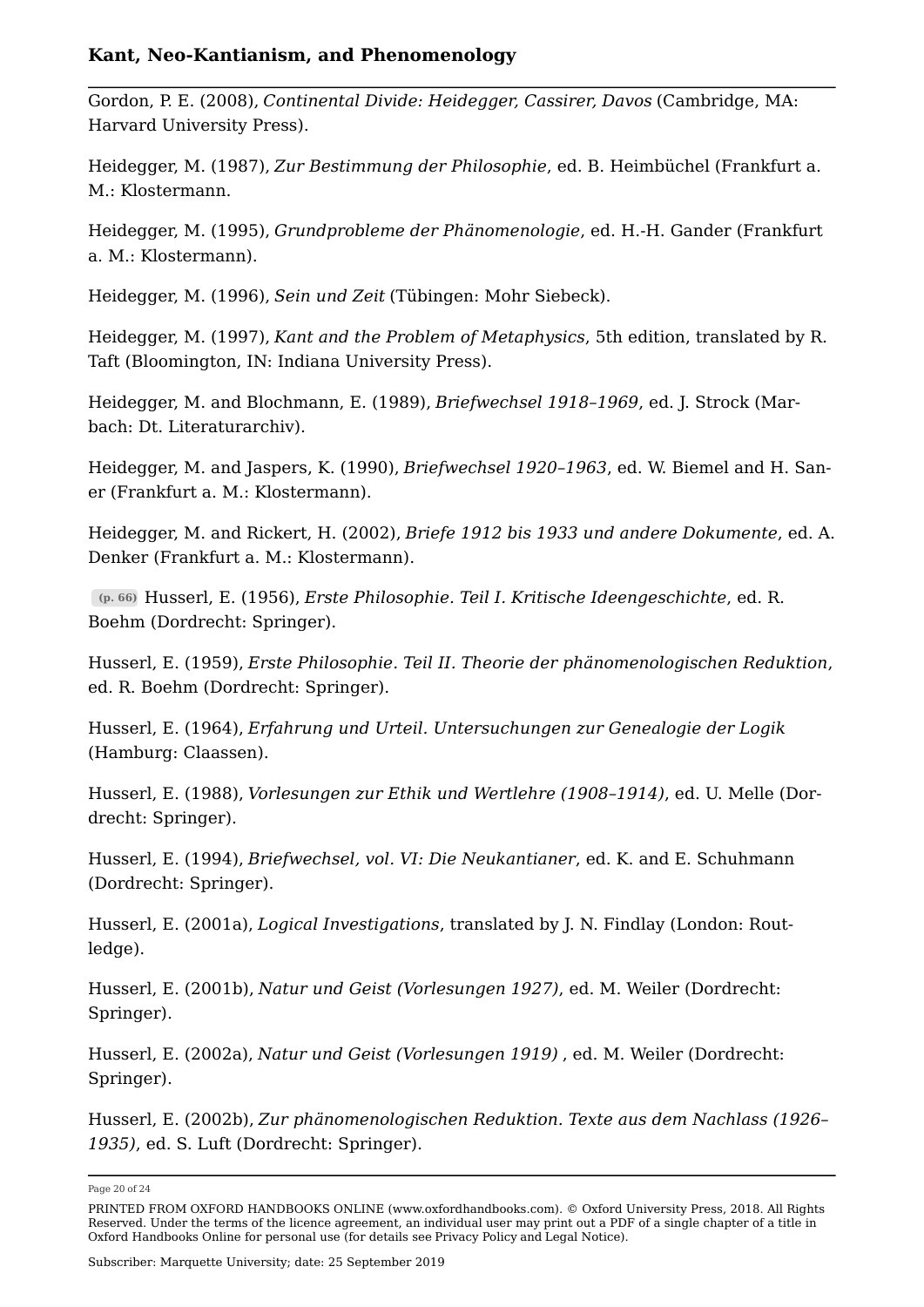Husserl, E. (2002c), *Einleitung in die Philosophie. Vorlesungen 1922/23*, ed. B. Goossens (Dordrecht: Springer).

Husserl, E. (2003), *Transzendentaler Idealismus. Texte aus dem Nachlass (1908–1921*), ed. R. Sowa and R. Rollinger (Dordrecht: Springer).

Husserl, E. (2014), *Ideas for a Pure Phenomenology and Phenomenological Philosophy. First Book: General Introduction to Pure Phenomenology*, translated by D. Dahlstrom (Indianapolis, IN: Hackett).

Jansen, J. (2010), "Philosophy, imagination and interdisciplinary research," in S. Gallagher and D. Schmicking (eds), *Handbook for Phenomenology and Cognitive Science* (Dordrecht: Springer), 141–58.

Kant, I. (1956), *Kritik der reinen Vernunft* (Hamburg: Meiner).

Kant, I. (2004), *Prolegomena to Any Future Metaphysics That Will Be Able to Come Forth as Science*, tranlated and ed. G. Hatfield (Cambridge: Cambridge University Press).

Kern, I. (1964), *Husserl und Kant. Eine Untersuchung über Husserls Verhältnis zu Kant und zum Neukantianismus* (*Phaenomenologica* 16) (The Hague: Martinus Nijhoff).

Köhnke, K. C. (1991), *The Rise of Neo-Kantianism: German Academic Philosophy between Idealism and Positivism*, translated by R. J. Hollingdale (Cambridge: Cambridge University Press).

Luft, S. (2009), "Reduktion," in H.-H. Gander (ed.) *Husserl-Lexikon* (Darmstadt: Wissenschaftliche Buchgesellschaft), 252–7.

Luft, S. (2011), *Subjectivity and Lifeworld in Transcendental Phenomenology* (Evanston, IL: Northwestern University Press).

Luft, S. (ed.) (2015a), *The Neo-Kantian Reader* (London: Routledge).

Luft, S. (2015b), *The Space of Culture: Towards a Neo-Kantian Philosophy of Culture Following the Marburg School (Cohen, Natorp, Cassirer)* (Oxford: Oxford University Press).

Makkreel, R. A. and Luft, S. (eds) (2010), *Neo-Kantianism in Contemporary Philosophy* (Bloomington, IN: Indiana University Press).

Moran, D. and Cohen, J. (2012), *The Husserl Dictionary* (London: Continuum).

Natorp, P. (2013), *Allgemeine Psychologie nach kritischer Methode,* ed. S. Luft (Darmstadt: Wissenschaftliche Buchgesellschaft).

Nuzzo, A. (2008), *Ideal Embodiment: Kant's Theory of Sensibility* (Bloomington, IN: Indiana University Press).

Page 21 of 24

PRINTED FROM OXFORD HANDBOOKS ONLINE (www.oxfordhandbooks.com). © Oxford University Press, 2018. All Rights Reserved. Under the terms of the licence agreement, an individual user may print out a PDF of a single chapter of a title in Oxford Handbooks Online for personal use (for details see Privacy Policy and Legal Notice).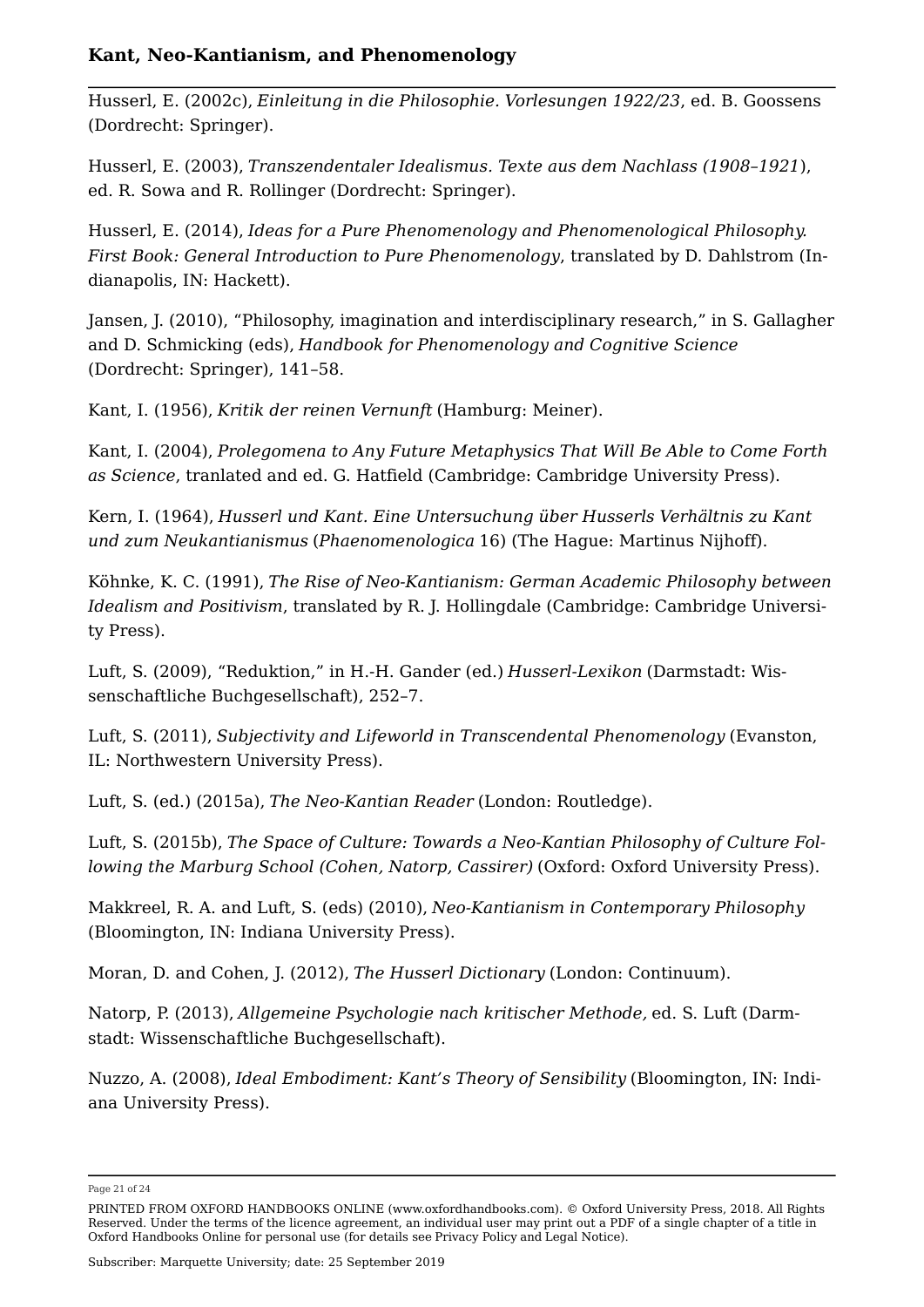**(p. 67)** Peucker, H. (2007), "Husserl's Critique of Kant's Ethics," *Journal of the History of Philosophy*, 45/2: 309–19.

Rickert, H. (1924), *Kant als Philosoph der modernen Kultur. Ein geschichtsphilosophischer Versuch* (Tübingen: Mohr Siebeck).

Staiti, A. (2014), *Husserl's Transcendental Phenomenology: Nature, Spirit, and Life* (Cambridge: Cambridge University Press).

Welton, D. (2000), *The Other Husserl: The Horizons of Transcendental Phenomenology* (Bloomington, IN: Indiana University Press).

Willey, T. (1978), *Back to Kant: The Revival of Kantianism in German Social and Historical Thought, 1860–1914* (Detroit, MI: Wayne State).

Zahavi, D. (2003), "How to Investigate Subjectivity: Natorp and Heidegger on Reflection," *Continental Philosophy Review* 36/2: 155–76.

### **Notes:**

( 1 ) See the first newer work assessing this relation, Kern's classical *Husserl und Kant* (1964), which is an excellent place to start.

 $(2)$  The same goes the other way, too, as can be seen by Natorp's ringing endorsement of Husserl's *Logical Investigations* (see Natorp 2013: 257f.).

( 3 ) Cf. Brentano's *Psychology from an Empirical Standpoint*, where Kant is a "whipping boy" for numerous wrongdoings.

( 4 ) Brentano died in 1917 and had cut his ties with the "Phenomenological Movement." Brentano disagreed with the project of phenomenology the moment it moved from its descriptive-psychological into its philosophical register. For Husserl and his followers, leaving phenomenology at the stage of descriptive psychology rendered its main intentions moot.

( 5 ) For a history of neo-Kantianism, see Willey 1978 and Köhnke 1991; for newer reconstructions see the recent work by Beiser 2014 and 2015.

( 6 ) A collected works of Kant did not exist until the *Akademieausgabe* was begun in 1900 (with Dilthey as general editor). Later, Cassirer began his own edition of Kant's collected works.

 $(7)$  All translations from the German, unless otherwise noted, are by the author.

 $(8)$  These differences to Kant pertain to phenomenology as a theoretical discipline; hence, what is missing here are the differences between Kant and Husserl regarding *practical* philosophy. On these differences see Peucker 2007. Other differences extend to the role of

Page 22 of 24

PRINTED FROM OXFORD HANDBOOKS ONLINE (www.oxfordhandbooks.com). © Oxford University Press, 2018. All Rights Reserved. Under the terms of the licence agreement, an individual user may print out a PDF of a single chapter of a title in Oxford Handbooks Online for personal use (for details see Privacy Policy and Legal Notice).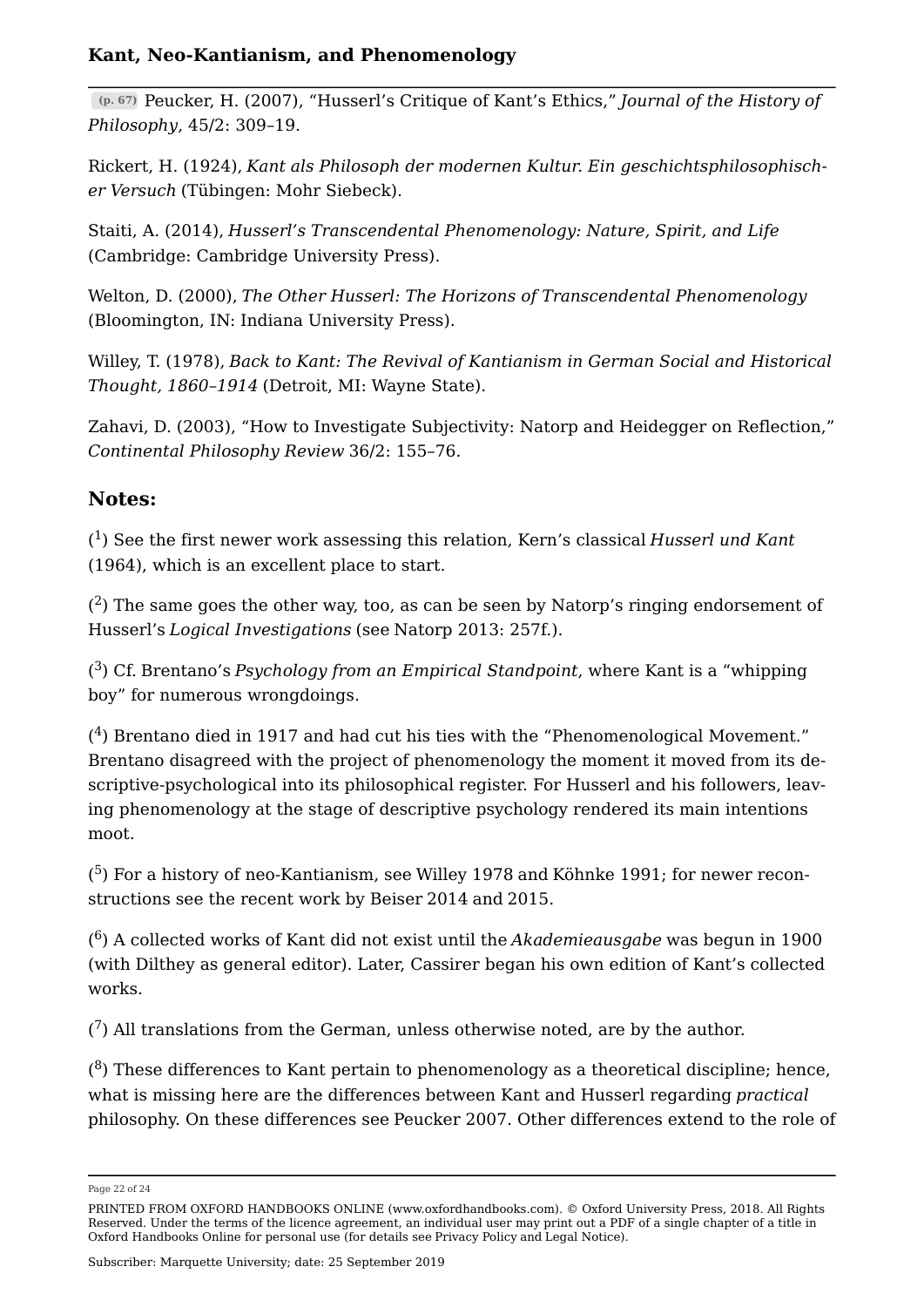the imagination (see Jansen 2010); the role of aesthetics; the importance of religion, and other aspects. Thus the above account is very restrictive.

 $(9)$  Hence Husserl also refers to phenomenology as "transcendental empiricism." See Husserl 2002a: 4, and Husserl 2002c: 109.

 $(10)$  Husserl is critical of the formality of the categorical imperative. In turn, he claims to have found the formal laws of feeling and willing in formal axiology and formal practology corresponding to material a priori structures in the world; see Husserl 1988: 42f.

 $(1)$  Nuzzo (2008) has argued that there is a certain sense of embodiment in Kant as well.

 $(1<sup>2</sup>)$  In this context, Husserl also rejects Brentano's distinction between "outer" and "inner" intuition (see Husserl 2001a: 760–2). They are both "of the same epistemological character given the normal conception of the terms" (Husserl 2001a: 760–2).

 $(13)$  As I have argued elsewhere (see Luft 2009).

 $(14)$  See Husserl 1959: 181: "Phenomenology in its entirety is nothing other than the first rigorous form of this idealism." Husserl also develops a "proof" for transcendental idealism around 1913 (see Husserl 2003).

( <sup>15</sup>) For a summary of this discussion, see Zahavi 2003.

 $(16)$  For the reconstruction of Husserl's development of genetic phenomenology, also through the influence of Natorp, see Welton (2000, esp. ch. 9: 221–56).

 $(17)$  Another figure who, unfortunately, has to be passed over here and who had a significant impact on Heidegger was Emil Lask, a pupil of Windelband and Rickert, who prematurely died in the Great War. For a demonstration of this influence, see Crowell 2001.

 $(18)$  A detailed account of Davos 1929, its prehistory and aftermath, is to be found in Gordon (2008). It reports the whole event from all angles with impressive detail.

 $(19)$  The protocol of this dispute had already been circulated by then. One reason to quickly write the Kant book was this "uncontrolled circulation," see the letter to Jaspers quoted in the following footnote. Since the protocol continued to be circulated after the publication of the Kant book, Heidegger decided to publish it as an appendix to the edition of 1973. See Heidegger's immediate reaction to the dispute in the letter to Blochmann, from April 12, 1929: "Substantially-philosophically, I gained nothing . . . Cassirer was extremely polite in the discussion, almost too obliging. Thus I found too little resistance, which made it impossible to give the problems their proper acuity. Essentially, the questions were far too difficult for a public debate" (Heidegger/Blochmann 1989: 29f.).

 $(20)$  The Davos Dispute took place in March 1929. Heidegger writes to Jaspers on April 14, 1929, "I must finish the manuscript of my Kant interpretation by the end of the

Page 23 of 24

PRINTED FROM OXFORD HANDBOOKS ONLINE (www.oxfordhandbooks.com). © Oxford University Press, 2018. All Rights Reserved. Under the terms of the licence agreement, an individual user may print out a PDF of a single chapter of a title in Oxford Handbooks Online for personal use (for details see Privacy Policy and Legal Notice).